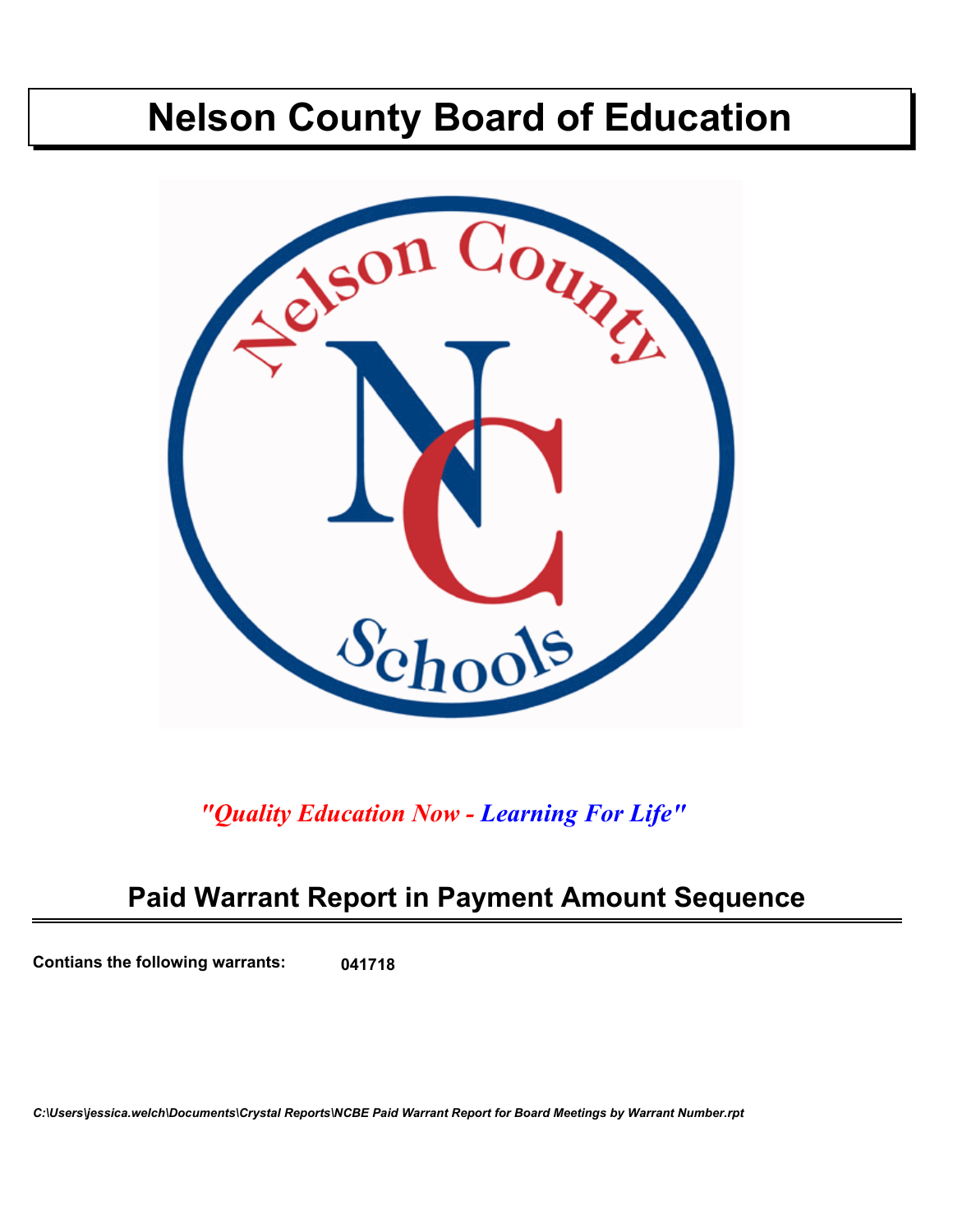| Warrant                                      | <b>Check</b><br><b>Date</b> | <b>Check</b><br><b>Number</b> | <b>Invoice Number</b> | <b>Invoice Description</b>              | <b>Payment</b><br><b>Amounts</b> |
|----------------------------------------------|-----------------------------|-------------------------------|-----------------------|-----------------------------------------|----------------------------------|
| <b>NELSON COUNTY KENTUCKY SCHOOL</b>         |                             |                               |                       |                                         | \$441,155.65                     |
| <b>MAN04A18</b>                              |                             | 138110                        | 128990                | INTEREST/PRINCIPAL@THNS&NCELC           | 157,202.88                       |
| <b>MAN04A18</b>                              |                             | 138108                        | 128991                | INTEREST/PRINCIPAL BOND/FH              | 140,153.04                       |
| <b>MAN04A18</b>                              |                             | 138109                        | 128992                | INTEREST/PRINCIPAL BONDS/FH             | 143,799.73                       |
| <b>FACILITIES MANAGEMENT SERVICES</b>        |                             |                               |                       |                                         | \$77,065.29                      |
| 041718                                       |                             | 138179                        | 128918                | <b>CUSTODIAL-BOSTON</b>                 | 36.00                            |
| 041718                                       |                             | 138180                        | 128919                | <b>CUSTODIAL-TNHS</b>                   | 172.50                           |
| 041718                                       |                             | 138179                        | 128920                | <b>CUSTODIAL-TNHS</b>                   | 46.00                            |
| 041718                                       |                             | 138179                        | 128921                | <b>CUSTODIAL-NCHS</b>                   | 80.50                            |
| 041718                                       |                             | 138180                        | 128922                | <b>CUSTODIAL-TNHS</b>                   | 170.00                           |
| 041718                                       |                             | 138179                        | 128923                | <b>CUSTODIAL, BOS</b>                   | 36.00                            |
| 041718                                       |                             | 138179                        | 128924                | <b>CUSTODIAL-BMS</b>                    | 92.00                            |
| 041718                                       |                             | 138180                        | 128645                | <b>CUSTODIAL SERVICES-TNHS</b>          | 258.75                           |
| 041718                                       |                             | 138179                        | 128646                | <b>CUSTODIAL SERVICES-TNHS</b>          | 115.00                           |
| 041718                                       |                             | 138179                        | 128647                | CUSTODIAL SERVICES-BOSTON               | 36.00                            |
| 041718                                       |                             | 138179                        | 128648                | <b>CUSTODIAL SERVICES-TNHS</b>          | 123.00                           |
| 041718                                       |                             | 138179                        | 128649                | <b>CUSTODIAL SERVICES-BMS</b>           | 46.00                            |
| 041718                                       |                             | 138180                        | 128650                | <b>CUSTODIAL SERVICES-CCES</b>          | 2,200.00                         |
| 041718                                       |                             | 138180                        | 128651                | SUPPLIES, CUSTODIAL-CO, TN, BOS, BMS, N | 3,469.04                         |
| 041718                                       |                             | 138179                        | 128653                | <b>CUSTODIAL-TNHS</b>                   | 119.50                           |
| 041718                                       |                             | 138180                        | 128774                | CUSTODIAL/SUPPLIES-CO, TN, BOS, BM, HO  | 70,065.00                        |
| <b>ABATEMENT SOLUTIONS TECHNOLOGIES, INC</b> |                             |                               |                       |                                         | \$60,081.00                      |
| <b>MAN03D18</b>                              |                             | 137993                        | 128629                | SERVICES/MOLD @ CC                      | 60,081.00                        |
| <b>SALT RIVER ELECTRIC</b>                   |                             |                               |                       |                                         | \$41,028.97                      |
| <b>MAN03C18</b>                              |                             | 137984                        | 128492                | MONTHLY/ELECTRIC                        | 29,968.51                        |
| MAN03D18                                     |                             | 138026                        | 128595                | MONTHLY/ELECTRIC                        | 8,255.92                         |
| <b>MAN03E18</b>                              |                             | 138066                        | 128693                | MONTHLY-GARBAGE                         | 1,482.42                         |
| <b>MAN03E18</b>                              |                             | 138065                        | 128694                | GARBAGE-MONTHLY                         | 1,322.12                         |
| <b>INFINITE CAMPUS, INC</b>                  |                             |                               |                       |                                         | \$36,615.73                      |
| 041718                                       |                             | 138195                        | 129038                | <b>CONSULTING</b>                       | 500.00                           |
| 041718                                       |                             | 138195                        | 129077                | ANNUAL DUES                             | 34,674.40                        |
| <b>MAN03E18</b>                              |                             | 138052                        | 128739                | ONLINE PRIME/CREDIT APPLIED             | 1,441.33                         |
| <b>PETROLEUM TRADERS CORPORATION</b>         |                             |                               |                       |                                         | \$16,212.62                      |
| 041718                                       |                             | 138221                        | 128708                | <b>GASOLINE/DIESEL</b>                  | 2,035.86                         |
| 041718                                       |                             | 138221                        | 128730                | <b>GASOLINE/DIESEL</b>                  | 14,176.76                        |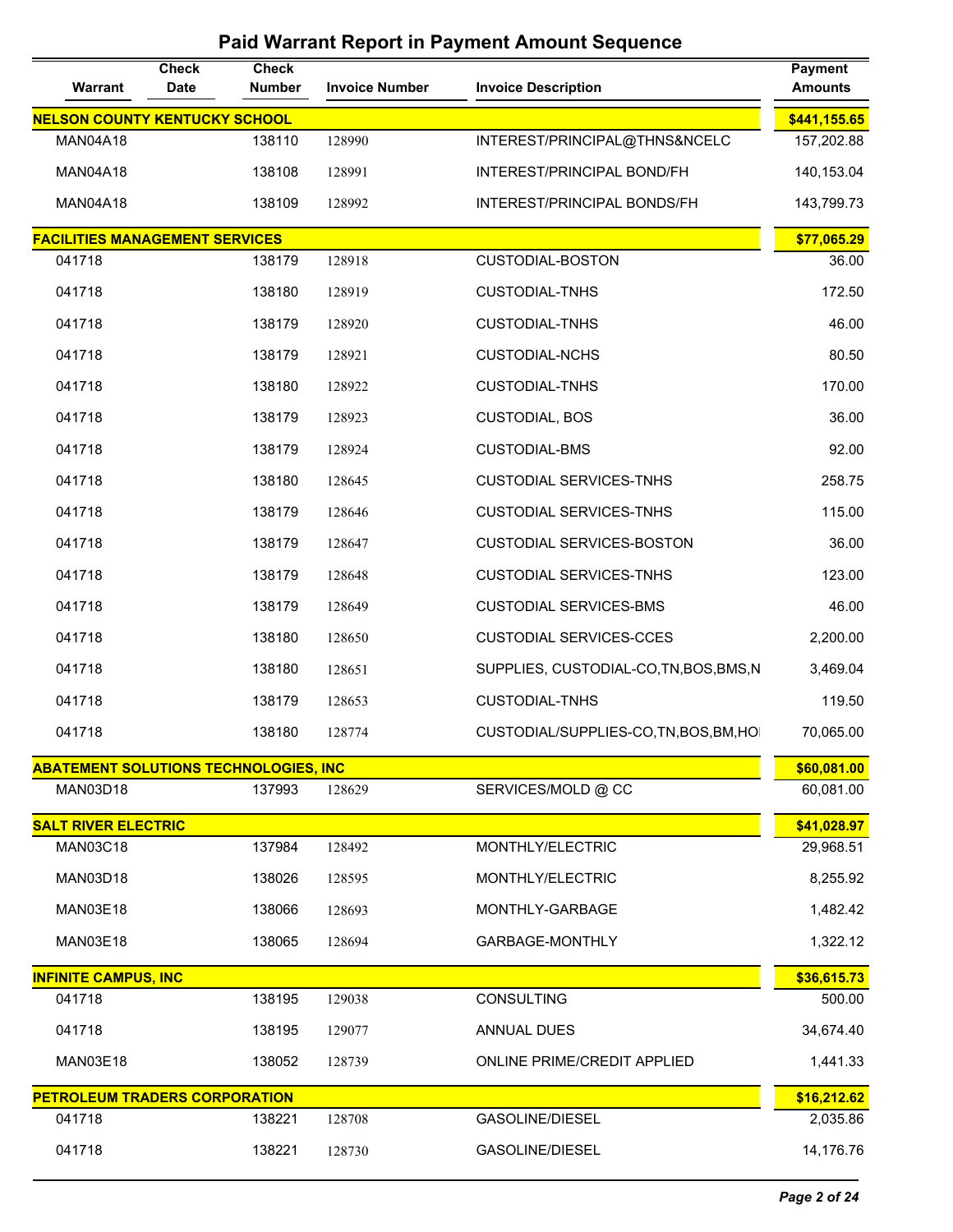| Warrant                         | <b>Check</b><br>Date | <b>Check</b><br><b>Number</b> | <b>Invoice Number</b> | <b>Invoice Description</b> | <b>Payment</b><br><b>Amounts</b> |
|---------------------------------|----------------------|-------------------------------|-----------------------|----------------------------|----------------------------------|
| <b>DEAN DAIRY HOLDINGS, LLC</b> |                      |                               |                       |                            | \$16,057.55                      |
| 033118                          |                      | 138133                        | 128782                | <b>FS</b>                  | 189.44                           |
| 033118                          |                      | 138129                        | 128783                | <b>FS</b>                  | 129.37                           |
| 033118                          |                      | 138133                        | 128784                | <b>FS</b>                  | 225.33                           |
| 033118                          |                      | 138132                        | 128785                | <b>FS</b>                  | 177.77                           |
| 033118                          |                      | 138131                        | 128786                | <b>FS</b>                  | 166.05                           |
| 033118                          |                      | 138130                        | 128787                | <b>FS</b>                  | 153.33                           |
| 033118                          |                      | 138132                        | 128788                | <b>FS</b>                  | 177.72                           |
| 033118                          |                      | 138131                        | 128789                | <b>FS</b>                  | 154.59                           |
| 033118                          |                      | 138132                        | 128790                | <b>FS</b>                  | 178.50                           |
| 033118                          |                      | 138129                        | 128791                | <b>FS</b>                  | 131.12                           |
| 033118                          |                      | 138127                        | 128792                | <b>FS</b>                  | 94.70                            |
| 033118                          |                      | 138130                        | 128793                | <b>FS</b>                  | 143.09                           |
| 033118                          |                      | 138127                        | 128794                | <b>FS</b>                  | 71.30                            |
| 033118                          |                      | 138131                        | 128795                | <b>FS</b>                  | 154.53                           |
| 033118                          |                      | 138127                        | 128796                | <b>FS</b>                  | 95.21                            |
| 033118                          |                      | 138127                        | 128797                | <b>FS</b>                  | 95.46                            |
| 033118                          |                      | 138128                        | 128798                | <b>FS</b>                  | 118.62                           |
| 033118                          |                      | 138128                        | 128799                | <b>FS</b>                  | 95.74                            |
| 033118                          |                      | 138132                        | 128800                | <b>FS</b>                  | 179.48                           |
| 033118                          |                      | 138135                        | 128801                | FS                         | 333.98                           |
| 033118                          |                      | 138130                        | 128802                | <b>FS</b>                  | 143.64                           |
| 033118                          |                      | 138135                        | 128803                | FS                         | 298.15                           |
| 033118                          |                      | 138128                        | 128804                | FS                         | 95.76                            |
| 033118                          |                      | 138133                        | 128805                | <b>FS</b>                  | 226.28                           |
| 033118                          |                      | 138127                        | 128806                | FS                         | 83.74                            |
| 033118                          |                      | 138129                        | 128807                | <b>FS</b>                  | 119.14                           |
| 033118                          |                      | 138133                        | 128808                | <b>FS</b>                  | 226.18                           |
| 033118                          |                      | 138134                        | 128809                | <b>FS</b>                  | 250.31                           |
| 033118                          |                      | 138129                        | 128810                | FS                         | 136.38                           |
| 033118                          |                      | 138134                        | 128811                | <b>FS</b>                  | 232.61                           |
| 033118                          |                      | 138130                        | 128812                | <b>FS</b>                  | 142.59                           |
| 033118                          |                      | 138131                        | 128813                | <b>FS</b>                  | 167.31                           |
| 033118                          |                      | 138132                        | 128814                | <b>FS</b>                  | 183.99                           |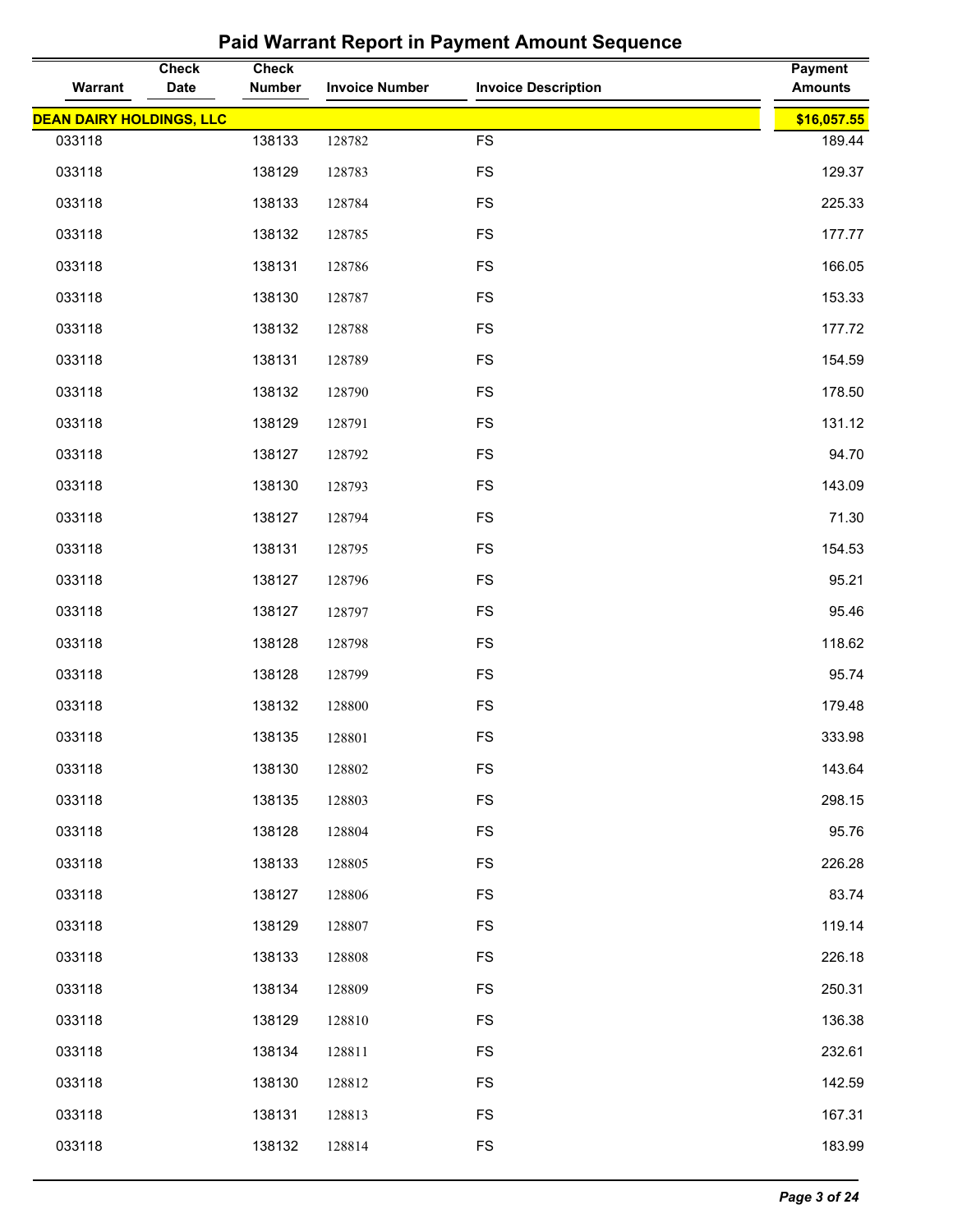| Warrant                         | <b>Check</b><br>Date | <b>Check</b><br><b>Number</b> | <b>Invoice Number</b> | <b>Invoice Description</b> | <b>Payment</b><br><b>Amounts</b> |
|---------------------------------|----------------------|-------------------------------|-----------------------|----------------------------|----------------------------------|
| <b>DEAN DAIRY HOLDINGS, LLC</b> |                      |                               |                       |                            | \$16,057.55                      |
| 033118                          |                      | 138132                        | 128815                | <b>FS</b>                  | 173.26                           |
| 033118                          |                      | 138131                        | 128816                | <b>FS</b>                  | 160.82                           |
| 033118                          |                      | 138134                        | 128817                | <b>FS</b>                  | 226.87                           |
| 033118                          |                      | 138135                        | 128818                | <b>FS</b>                  | 405.37                           |
| 033118                          |                      | 138134                        | 128819                | <b>FS</b>                  | 261.78                           |
| 033118                          |                      | 138135                        | 128820                | <b>FS</b>                  | 429.26                           |
| 033118                          |                      | 138135                        | 128821                | <b>FS</b>                  | 333.08                           |
| 033118                          |                      | 138135                        | 128822                | <b>FS</b>                  | 310.07                           |
| 033118                          |                      | 138135                        | 128823                | <b>FS</b>                  | 297.39                           |
| 033118                          |                      | 138134                        | 128824                | <b>FS</b>                  | 274.21                           |
| 033118                          |                      | 138134                        | 128825                | <b>FS</b>                  | 297.39                           |
| 033118                          |                      | 138135                        | 128826                | <b>FS</b>                  | 346.47                           |
| 033118                          |                      | 138128                        | 128827                | <b>FS</b>                  | 114.55                           |
| 033118                          |                      | 138132                        | 128828                | <b>FS</b>                  | 171.83                           |
| 033118                          |                      | 138131                        | 128829                | <b>FS</b>                  | 160.37                           |
| 033118                          |                      | 138127                        | 128830                | <b>FS</b>                  | 91.64                            |
| 033118                          |                      | 138130                        | 128831                | <b>FS</b>                  | 137.46                           |
| 033118                          |                      | 138130                        | 128832                | <b>FS</b>                  | 137.46                           |
| 033118                          |                      | 138128                        | 128833                | <b>FS</b>                  | 114.55                           |
| 033118                          |                      | 138128                        | 128834                | FS                         | 114.55                           |
| 033118                          |                      | 138130                        | 128835                | <b>FS</b>                  | 137.46                           |
| 033118                          |                      | 138131                        | 128836                | <b>FS</b>                  | 166.77                           |
| 033118                          |                      | 138133                        | 128837                | FS                         | 214.33                           |
| 033118                          |                      | 138134                        | 128838                | <b>FS</b>                  | 262.21                           |
| 033118                          |                      | 138132                        | 128839                | <b>FS</b>                  | 178.49                           |
| 033118                          |                      | 138134                        | 128840                | <b>FS</b>                  | 226.32                           |
| 033118                          |                      | 138133                        | 128841                | <b>FS</b>                  | 214.38                           |
| 033118                          |                      | 138133                        | 128842                | <b>FS</b>                  | 226.07                           |
| 033118                          |                      | 138131                        | 128843                | <b>FS</b>                  | 154.80                           |
| 033118                          |                      | 138134                        | 128844                | <b>FS</b>                  | 250.24                           |
| 033118                          |                      | 138133                        | 128845                | <b>FS</b>                  | 190.75                           |
| 033118                          |                      | 138134                        | 128846                | <b>FS</b>                  | 285.70                           |
| 033118                          |                      | 138127                        | 128847                | <b>FS</b>                  | 73.67                            |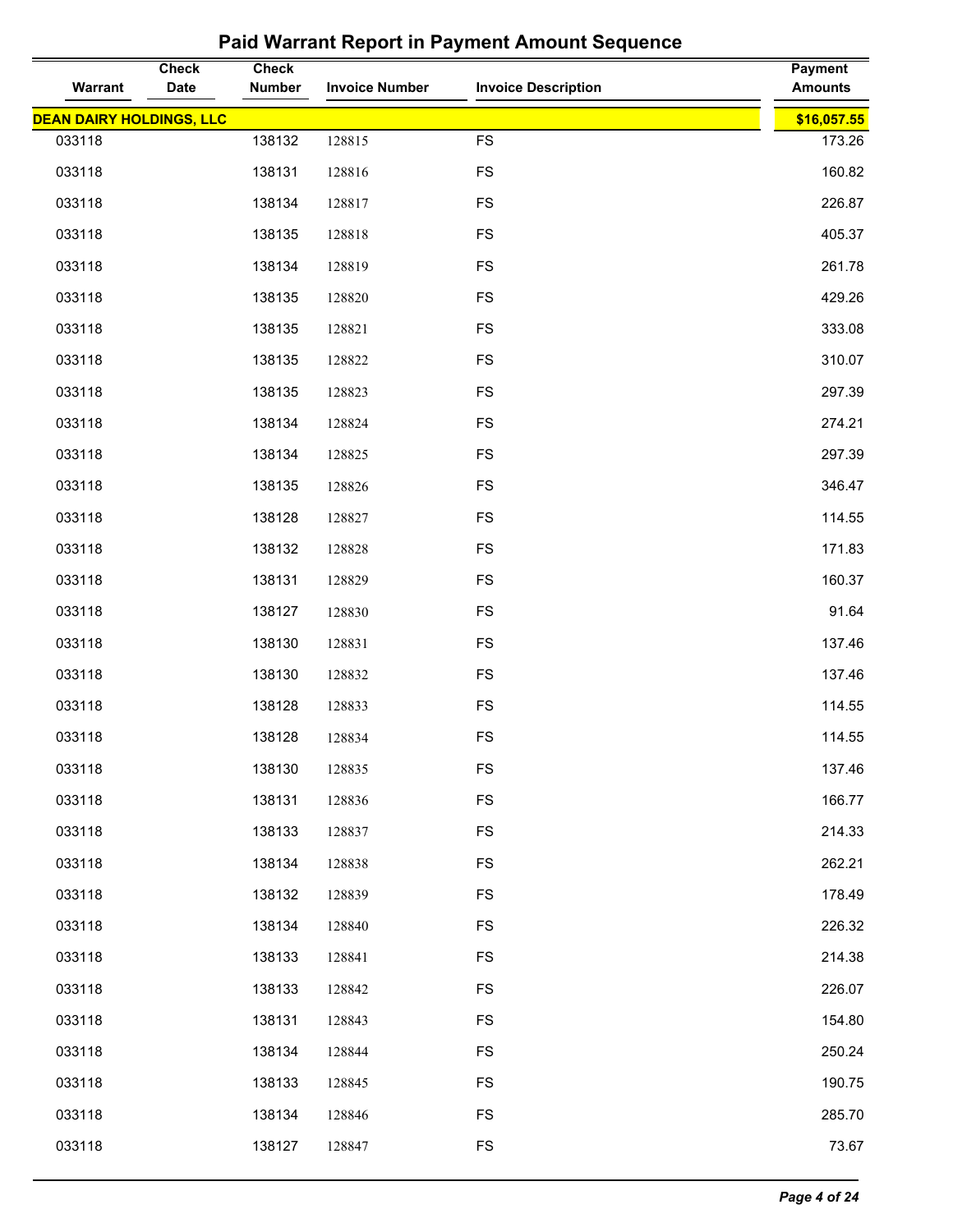| Warrant                                    | <b>Check</b><br><b>Date</b> | <b>Check</b><br><b>Number</b> | <b>Invoice Number</b> | <b>Invoice Description</b> | <b>Payment</b><br><b>Amounts</b> |
|--------------------------------------------|-----------------------------|-------------------------------|-----------------------|----------------------------|----------------------------------|
| <b>DEAN DAIRY HOLDINGS, LLC</b>            |                             |                               |                       |                            | \$16,057.55                      |
| 033118                                     |                             | 138135                        | 128848                | <b>FS</b>                  | 309.12                           |
| 033118                                     |                             | 138127                        | 128849                | <b>FS</b>                  | 47.88                            |
| 033118                                     |                             | 138135                        | 128850                | <b>FS</b>                  | 297.40                           |
| 033118                                     |                             | 138128                        | 128851                | <b>FS</b>                  | 118.17                           |
| 033118                                     |                             | 138128                        | 128852                | <b>FS</b>                  | 107.73                           |
| 033118                                     |                             | 138129                        | 128853                | <b>FS</b>                  | 124.66                           |
| 033118                                     |                             | 138130                        | 128854                | <b>FS</b>                  | 142.59                           |
| 033118                                     |                             | 138127                        | 128855                | <b>FS</b>                  | 71.77                            |
| 033118                                     |                             | 138133                        | 128856                | <b>FS</b>                  | 214.41                           |
| 033118                                     |                             | 138130                        | 128857                | <b>FS</b>                  | 143.09                           |
| 033118                                     |                             | 138130                        | 128858                | <b>FS</b>                  | 148.55                           |
| 033118                                     |                             | 138129                        | 128859                | <b>FS</b>                  | 118.68                           |
| 033118                                     |                             | 138131                        | 128860                | <b>FS</b>                  | 166.53                           |
| 033118                                     |                             | 138129                        | 128861                | <b>FS</b>                  | 118.90                           |
| 033118                                     |                             | 138132                        | 128862                | <b>FS</b>                  | 167.51                           |
| 033118                                     |                             | 138133                        | 128863                | <b>FS</b>                  | 196.43                           |
| 033118                                     |                             | 138128                        | 128864                | <b>FS</b>                  | 100.69                           |
| 033118                                     |                             | 138132                        | 128865                | <b>FS</b>                  | 184.71                           |
| 033118                                     |                             | 138127                        | 128866                | <b>FS</b>                  | 95.24                            |
| 033118                                     |                             | 138131                        | 128867                | <b>FS</b>                  | 160.52                           |
| 033118                                     |                             | 138129                        | 128868                | <b>FS</b>                  | 124.88                           |
| 033118                                     |                             | 138129                        | 128869                | <b>FS</b>                  | 136.85                           |
| 033118                                     |                             | 138128                        | 128870                | <b>FS</b>                  | 112.91                           |
| 033118                                     |                             | 138129                        | 128871                | <b>FS</b>                  | 137.35                           |
| <b>CITY OF BARDSTOWN</b>                   |                             |                               |                       |                            | \$14,893.07                      |
| MAN03D18                                   |                             | 138006                        | 128598                | MONTHLY/ UTILITIES         | 3,673.55                         |
| <b>MAN04A18</b>                            |                             | 138088                        | 128998                | <b>MONTHLY FIBER</b>       | 6,149.99                         |
| MAN04A18                                   |                             | 138087                        | 128999                | <b>MONTHLY UTILITIES</b>   | 5,069.53                         |
| <b>AMERICAN EXPRESS</b>                    |                             |                               |                       |                            | \$12,677.67                      |
| MAN04-18                                   |                             | 138078                        | 128776                | <b>CURRENT CHARGES</b>     | 12,677.67                        |
| <b>RICOH USA, INC</b>                      |                             |                               |                       |                            | \$10,105.94                      |
| <b>MAN04A18</b>                            |                             | 138114                        | 128989                | PRINTING/FLEET MGT         | 10,105.94                        |
| <b>KENTUCKY EMPLOYERS MUTUAL INSURANCE</b> |                             |                               |                       |                            | \$10,074.34                      |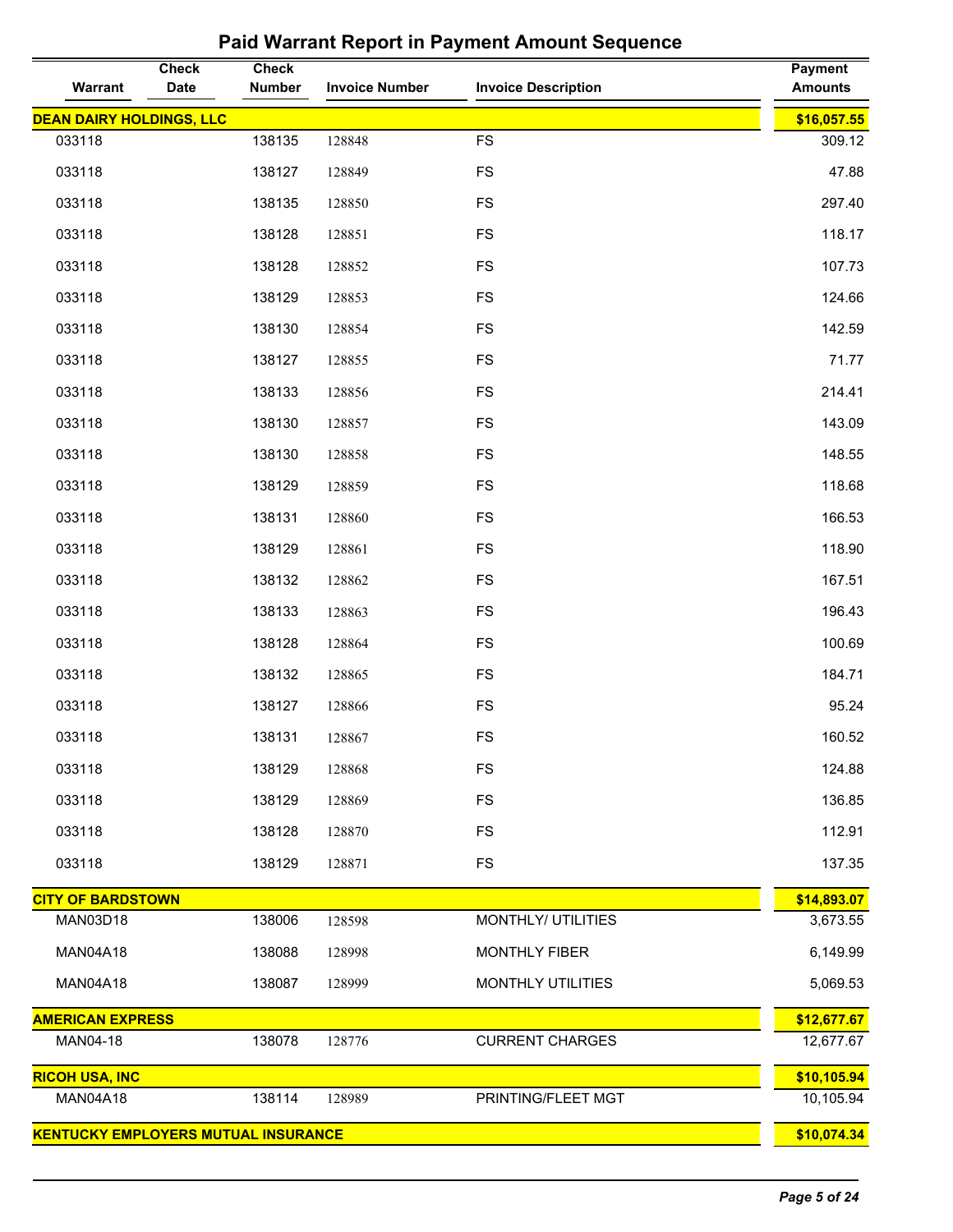| Warrant                                    | <b>Check</b><br><b>Date</b> | <b>Check</b><br><b>Number</b> | <b>Invoice Number</b> | <b>Invoice Description</b>     | <b>Payment</b><br><b>Amounts</b> |
|--------------------------------------------|-----------------------------|-------------------------------|-----------------------|--------------------------------|----------------------------------|
| <b>KENTUCKY EMPLOYERS MUTUAL INSURANCE</b> |                             |                               |                       |                                | \$10,074.34                      |
| <b>MAN04A18</b>                            |                             | 138097                        | 129000                | POLICY #398881                 | 10,074.34                        |
| <b>WELLS FARGO FINANCIAL LEASING, INC</b>  |                             |                               |                       |                                | \$9,837.69                       |
| <b>MAN03C18</b>                            |                             | 137991                        | 128494                | <b>HARDWARE</b>                | 9,837.69                         |
| UHL TRUCK SALES OF KENTUCKIANA, INC        |                             |                               |                       |                                | \$8,854.63                       |
| 041718                                     |                             | 138246                        | 128766                | REPAIR PARTS-TRANSPORTATION    | 8,854.63                         |
| <b>NETWORK SERVICES CO</b>                 |                             |                               |                       |                                | \$8,025.33                       |
| 041718                                     |                             | 138212                        | 128742                | SUPPLIES, CUSTODIAL-BMS        | 419.20                           |
| 041718                                     |                             | 138212                        | 128743                | SUPPLIES, CUSTODIAL-FH         | 1,120.32                         |
| 041718                                     |                             | 138212                        | 128700                | SUPPLIES, CUSTODIAL-BES        | 338.88                           |
| 041718                                     |                             | 138212                        | 128701                | SUPPLIES, CUSTODIAL-FH         | 1,087.38                         |
| 041718                                     |                             | 138212                        | 128702                | SUPPLIES, CUSTODIAL-NCELC      | 474.01                           |
| 041718                                     |                             | 138212                        | 128703                | SUPPLIES, CUSTODIAL-NH         | 814.98                           |
| 041718                                     |                             | 138212                        | 128704                | SUPPLIES, CUSTODIAL-BUS GARAGE | 259.80                           |
| 041718                                     |                             | 138213                        | 128705                | SUPPLIES, CUSTODIAL-BES        | 1,876.80                         |
| 041718                                     |                             | 138212                        | 128706                | SUPPLIES, CUSTODIAL-BUS GARAGE | 32.10                            |
| 041718                                     |                             | 138212                        | 128707                | SUPPLIES, CUSTODIAL-FH         | 751.05                           |
| 041718                                     |                             | 138212                        | 129071                | SUPPLIES, CUSTODIAL-NCELC      | 850.81                           |
| <b>PROSYS INFORMATION SYSTEMS, INC.</b>    |                             |                               |                       |                                | \$7,326.00                       |
| 041718                                     |                             | 138223                        | 129010                | tech related                   | 198.00                           |
| 041718                                     |                             | 138223                        | 129011                | tech related                   | 5,940.00                         |
| <b>MAN03D18</b>                            |                             | 138023                        | 128620                | <b>TECHNOLOGY</b>              | 1,188.00                         |
| <b>THERMAL EQUIPMENT SERVICE, INC</b>      |                             |                               |                       |                                | \$6,869.60                       |
| <b>MAN03D18</b>                            |                             | 138034                        | 128634                | SERVICES/NCELC                 | 5,489.00                         |
| <b>MAN03E18</b>                            |                             | 138070                        | 128722                | SERVICES/NCELC                 | 915.20                           |
| <b>MAN03E18</b>                            |                             | 138070                        | 128723                | SERVICES/NCELC                 | 465.40                           |
| <b>BDM COLLISION CENTER INC.</b>           |                             |                               |                       |                                | \$6,173.27                       |
| <b>MAN03E18</b>                            |                             | 138039                        | 128725                | <b>SERVICES</b>                | 6,173.27                         |
| <b>MID-AMERICA SPORTS ADVANTAGE</b>        |                             |                               |                       |                                | \$5,516.58                       |
| <b>MAN04A18</b>                            |                             | 138106                        | 128933                | SUPPLIES/BB/NCHS               | 2,542.24                         |
| <b>MAN04A18</b>                            |                             | 138106                        | 128934                | SUPPLIES/BB/TNHS               | 2,974.34                         |
| <b>THE WAY TO RECOVERY</b>                 |                             |                               |                       |                                | \$5,448.00                       |
| <b>MAN03D18</b>                            |                             | 138033                        | 128624                | <b>DRUG SCREENING</b>          | 5,448.00                         |
| <b>NELSON COUNTY CLERK</b>                 |                             |                               |                       |                                | \$5,165.65                       |
| <b>MAN03C18</b>                            |                             | 137981                        | 128485                | TAX COLLECTION FEE             | 5,165.65                         |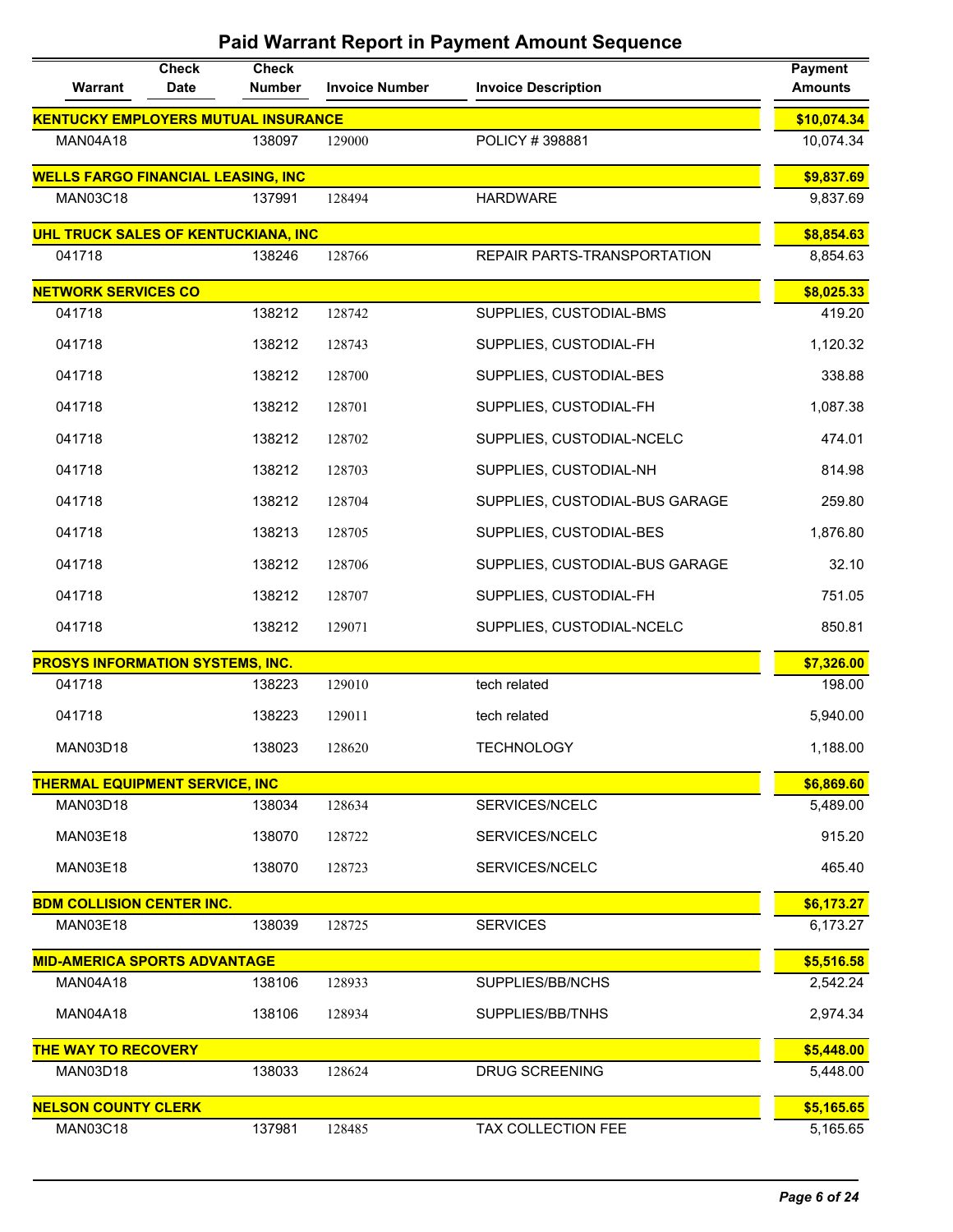| Warrant                                        | <b>Check</b><br><b>Date</b> | <b>Check</b><br><b>Number</b> | <b>Invoice Number</b> | <b>Invoice Description</b>          | <b>Payment</b><br><b>Amounts</b> |
|------------------------------------------------|-----------------------------|-------------------------------|-----------------------|-------------------------------------|----------------------------------|
| <b>VITTITOW CABINETS, INC.</b>                 |                             |                               |                       |                                     | \$4,958.00                       |
| 041718                                         |                             | 138247                        | 129080                | SUPPLIES, MAINTENANCE-NCHS          | 4,958.00                         |
| <b>WILLIS KLEIN SAFE LOCK &amp; DECORATIVE</b> |                             |                               |                       |                                     | \$4,792.00                       |
| 041718                                         |                             | 138249                        | 128715                | SUPPLIES, MAINTENANCE-BMS, DISTRICT | 2,396.00                         |
| <b>MAN03D18</b>                                |                             | 138036                        | 128625                | SUPPLIES/DISTRICT                   | 2,396.00                         |
| <b>MAGNIFY LEARNING</b>                        |                             |                               |                       |                                     | \$4,250.00                       |
| 041718                                         |                             | 138206                        | 128982                | JUMPSTART/ADVANCED WORKSHOP         | 4,250.00                         |
| <b>SAM'S CLUB</b>                              |                             |                               |                       |                                     | \$3,636.19                       |
| <b>MAN03D18</b>                                |                             | 138027                        | 128635                | <b>MONTHLY</b>                      | 141.56                           |
| <b>MAN03D18</b>                                |                             | 138028                        | 128636                | MONTHLY/CO                          | 3,494.63                         |
| <b>AMERICAN TIRE &amp; SERVICE</b>             |                             |                               |                       |                                     | \$3,260.00                       |
| 041718                                         |                             | 138154                        | 128639                | <b>TIRES-BUS GARAGE</b>             | 3,260.00                         |
| <b>NELSON COUNTY SHERIFF</b>                   |                             |                               |                       |                                     | \$3,107.27                       |
| <b>MAN04A18</b>                                |                             | 138111                        | 128984                | TAX FEE/FRAN & FACE WHISKEY         | 1,538.82                         |
| <b>MAN04A18</b>                                |                             | 138112                        | 128985                | <b>TAX FEE/MONTHLY PROP</b>         | 1,568.45                         |
| <b>THE HON COMPANY</b>                         |                             |                               |                       |                                     | \$3,051.84                       |
| 041718                                         |                             | 138242                        | 129019                | <b>FURNITURE</b>                    | 3,051.84                         |
| <b>INTERSTATE SECURITY SYSTEMS</b>             |                             |                               |                       |                                     | \$2,599.00                       |
| 041718                                         |                             | 138197                        | 128666                | SERVICE-NCHS                        | 107.00                           |
| 041718                                         |                             | 138197                        | 128667                | SECURITY-ALL SCHOOLS                | 2,190.00                         |
| 041718                                         |                             | 138197                        | 128917                | SECURITY-ATC                        | 75.00                            |
| 041718                                         |                             | 138197                        | 129085                | <b>SECURITY-TNHS</b>                | 227.00                           |
| AT&T                                           |                             |                               |                       |                                     | \$2,498.49                       |
| <b>MAN03D18</b>                                |                             | 137997                        | 128606                | <b>LONG DISTANCE</b>                | 23.57                            |
| <b>MAN03D18</b>                                |                             | 137998                        | 128596                | PHONE/OKH-911 LINE                  | 34.60                            |
| <b>MAN03D18</b>                                |                             | 137999                        | 128597                | PHONE OKH & CC                      | 1,007.00                         |
| <b>MAN03E18</b>                                |                             | 138038                        | 128671                | PHONE/BO & BES                      | 282.30                           |
| <b>MAN04A18</b>                                |                             | 138080                        | 128929                | MONTHLY/ATC/CC/OKH                  | 1,007.00                         |
| <b>MAN04A18</b>                                |                             | 138079                        | 129002                | PHONE/NCELC                         | 144.02                           |
| <b>FLEETPRIDE INC.</b>                         |                             |                               |                       |                                     | \$2,487.98                       |
| 041718                                         |                             | 138183                        | 128768                | <b>REPAIR PARTS</b>                 | 2,487.98                         |
| <b>WINDSTREAM CORP</b>                         |                             |                               |                       |                                     | \$2,470.21                       |
| <b>MAN03E18</b>                                |                             | 138077                        | 128669                | <b>MONTHLY</b>                      | 2,470.21                         |
| <b>SOUTHERN SALES COMPANY, INC.</b>            |                             |                               |                       |                                     | \$2,359.60                       |
| 041718                                         |                             | 138237                        | 128696                | SERVICE/SUPPLIES, PLUMBING-OKH      | 2,359.60                         |
| <b>TED MCCAIN COMPANY, INC.</b>                |                             |                               |                       |                                     | \$2,084.00                       |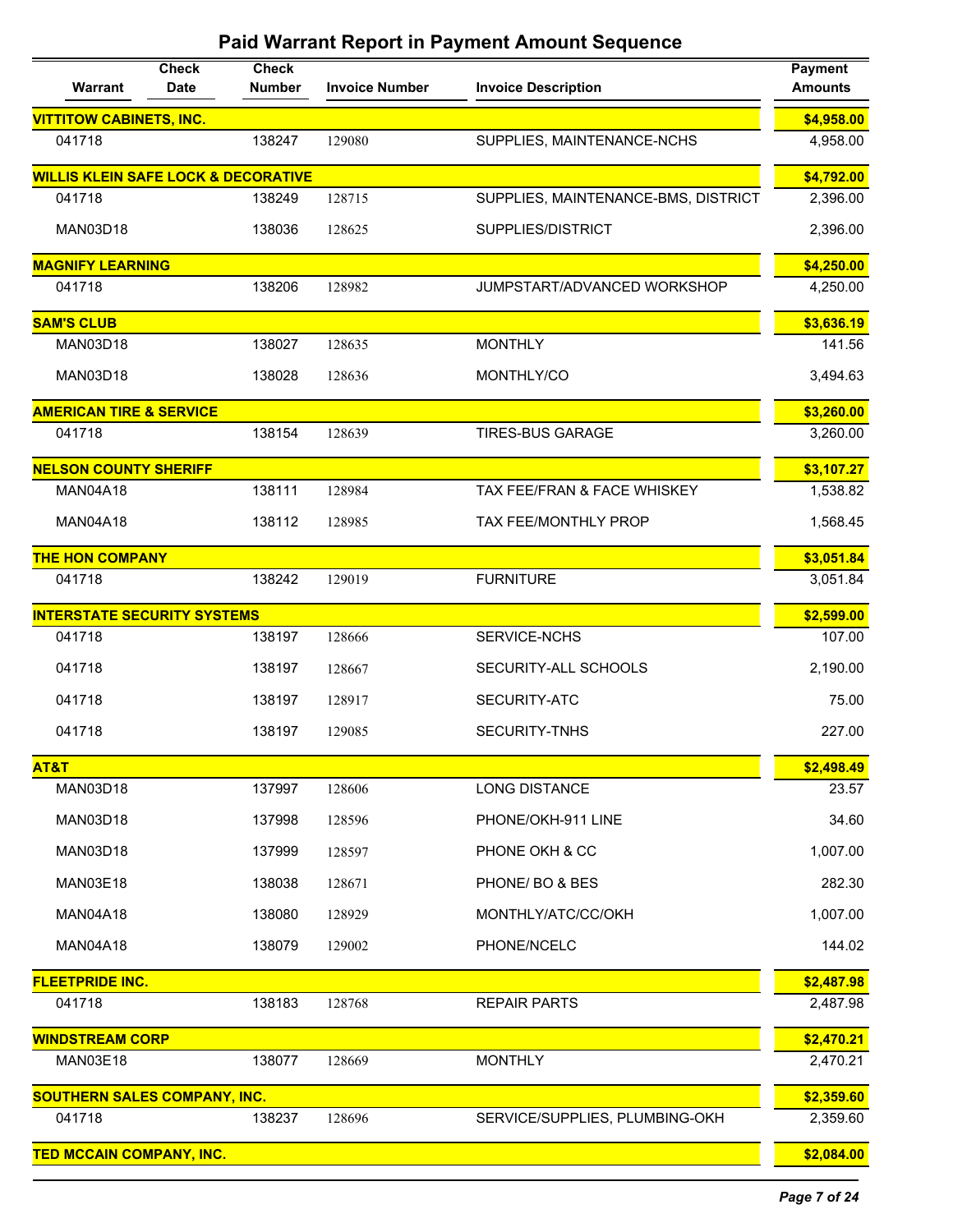| Warrant                            | <b>Check</b><br><b>Date</b> | <b>Check</b><br><b>Number</b> | <b>Invoice Number</b> | <b>Invoice Description</b>      | <b>Payment</b><br><b>Amounts</b> |
|------------------------------------|-----------------------------|-------------------------------|-----------------------|---------------------------------|----------------------------------|
| <b>TED MCCAIN COMPANY, INC.</b>    |                             |                               |                       |                                 | \$2,084.00                       |
| <b>MAN03D18</b>                    |                             | 138032                        | 128630                | SERVICES/TNHS                   | 2,084.00                         |
| <b>NU LIFE CARTRIDGE LLC</b>       |                             |                               |                       |                                 | \$2,056.99                       |
| 033118                             |                             | 138143                        | 128887                | <b>FS</b>                       | 186.99                           |
| 041718                             |                             | 138214                        | 129024                | <b>FURNITURE &amp; FIXTURES</b> | 854.56                           |
| 041718                             |                             | 138214                        | 129025                | <b>SUPPLIES</b>                 | 22.36                            |
| 041718                             |                             | 138214                        | 129026                | <b>SUPPLIES</b>                 | 43.70                            |
| 041718                             |                             | 138214                        | 129027                | <b>SUPPLIES</b>                 | 68.14                            |
| 041718                             |                             | 138214                        | 129028                | <b>SUPPLIES</b>                 | 147.50                           |
| 041718                             |                             | 138214                        | 129029                | <b>SUPPLIES</b>                 | 17.80                            |
| <b>MAN03E18</b>                    |                             | 138061                        | 128755                | <b>SUPPLIES</b>                 | 14.53                            |
| <b>MAN03E18</b>                    |                             | 138061                        | 128756                | <b>SUPPLIES</b>                 | 412.70                           |
| <b>MAN03E18</b>                    |                             | 138061                        | 128757                | <b>SUPPLIES</b>                 | 2.94                             |
| <b>MAN03E18</b>                    |                             | 138061                        | 128758                | <b>SUPPLIES</b>                 | 21.85                            |
| <b>MAN03E18</b>                    |                             | 138061                        | 128759                | <b>SUPPLIES</b>                 | 104.77                           |
| <b>MAN03E18</b>                    |                             | 138061                        | 128760                | <b>SUPPLIES</b>                 | 4.37                             |
| <b>MAN03E18</b>                    |                             | 138061                        | 128761                | <b>SUPPLIES</b>                 | 27.44                            |
| <b>MAN03E18</b>                    |                             | 138061                        | 128762                | <b>SUPPLIES</b>                 | 11.92                            |
| <b>MAN03E18</b>                    |                             | 138061                        | 128763                | <b>SUPPLIES</b>                 | 17.80                            |
| <b>MAN03E18</b>                    |                             | 138061                        | 128764                | <b>SUPPLIES</b>                 | 97.62                            |
| <b>EDNA MARY KNIGHT</b>            |                             |                               |                       |                                 | \$1,870.00                       |
| <b>MAN04A18</b>                    |                             | 138099                        | 128980                | <b>AUTHOR VISIT&amp;TRAVEL</b>  | 1,870.00                         |
| <b>PDQ.COM CORPORATION</b>         |                             |                               |                       |                                 | \$1,800.00                       |
| 041718                             |                             | 138219                        | 129008                | tech related                    | 1,800.00                         |
| <b>AMY SPRIGGS</b>                 |                             |                               |                       |                                 | \$1,762.50                       |
| <b>MAN04A18</b>                    |                             | 138118                        | 128979                | CONSULTATIONS/MARCH             | 1,762.50                         |
| <b>HYLAND FILTER SERVICE, INC.</b> |                             |                               |                       |                                 | \$1,757.10                       |
| 041718                             |                             | 138194                        | 128659                | SUPPLIES, HVAC-CO               | 65.00                            |
| 041718                             |                             | 138194                        | 128660                | SUPPLIES, HVAC-HOR              | 91.00                            |
| 041718                             |                             | 138194                        | 128661                | SUPPLIES, HVAC-NCHS             | 1,601.10                         |
| <b>KY SCHOOL BD ASSOCIATION</b>    |                             |                               |                       |                                 | \$1,755.00                       |
| 041718                             |                             | 138202                        | 129040                | CONFERENCE/BERRY                | 400.00                           |
| 041718                             |                             | 138202                        | 129041                | CONFERENCE/BREEDING             | 315.00                           |
| 041718                             |                             | 138202                        | 129042                | CONFERENCE/DICKERSON            | 400.00                           |
| 041718                             |                             | 138202                        | 129043                | CONFERENCE/T.BROWN              | 285.00                           |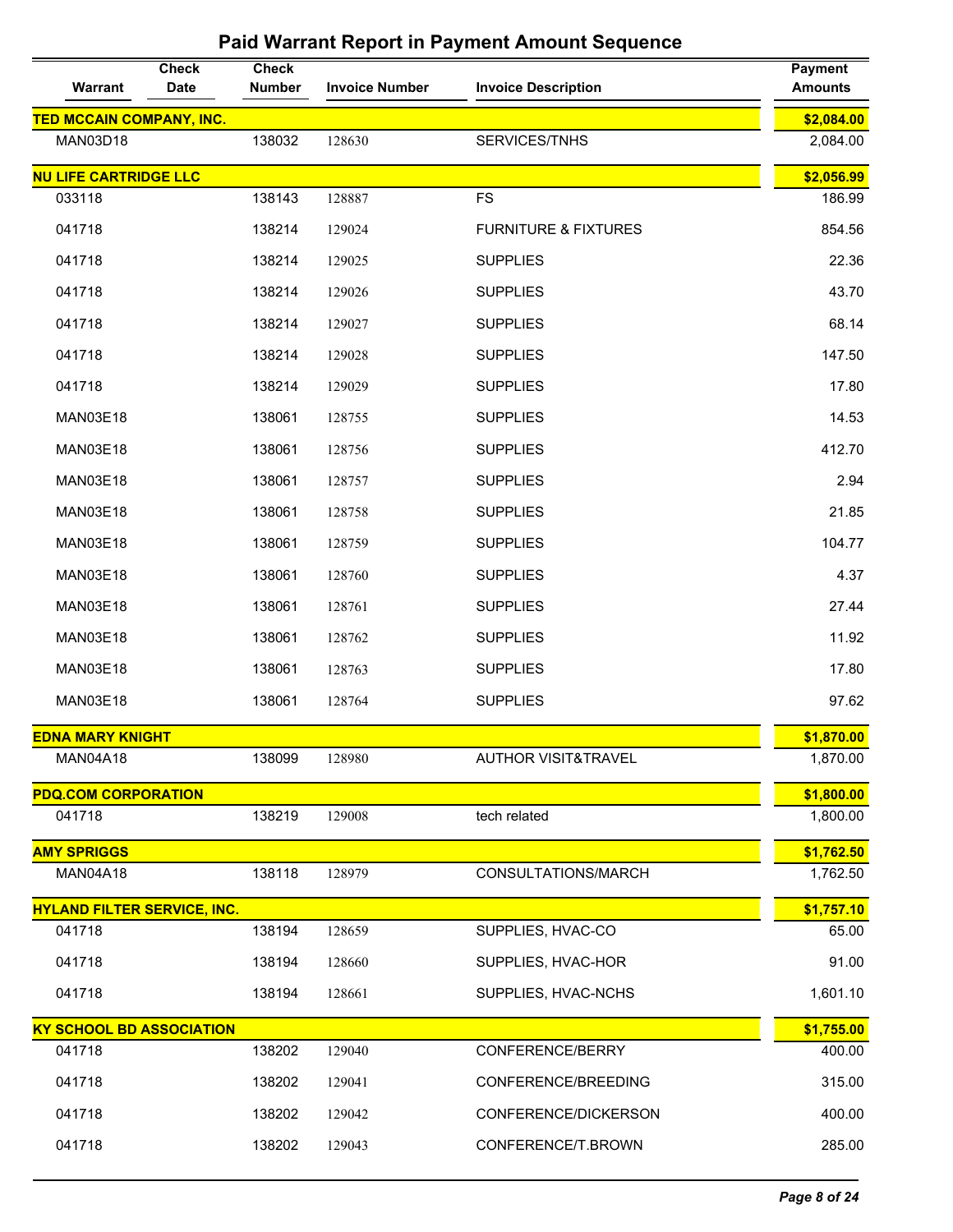| Warrant                              | <b>Check</b><br><b>Date</b> | <b>Check</b><br><b>Number</b> | <b>Invoice Number</b> | <b>Invoice Description</b>        | <b>Payment</b><br><b>Amounts</b> |
|--------------------------------------|-----------------------------|-------------------------------|-----------------------|-----------------------------------|----------------------------------|
| <b>KY SCHOOL BD ASSOCIATION</b>      |                             |                               |                       |                                   | \$1,755.00                       |
| 041718                               |                             | 138202                        | 129044                | CONFERENCE/JACKEY                 | 355.00                           |
| <b>JKM TRAINING, INC.</b>            |                             |                               |                       |                                   | \$1,745.00                       |
| 041718                               |                             | 138198                        | 128958                | <b>REGISTRATION</b>               | 1,745.00                         |
| <b>FREY SCIENTIFIC</b>               |                             |                               |                       |                                   | \$1,740.29                       |
| 041718                               |                             | 138184                        | 129032                | <b>GENERAL SUPPLIES</b>           | 1,740.29                         |
| <b>LOUISVILLE GAS &amp; ELECTRIC</b> |                             |                               |                       |                                   | \$1,716.87                       |
| <b>MAN04A18</b>                      |                             | 138103                        | 129001                | NATURAL GAS/NCHS                  | 1,716.87                         |
| <b>QUILL CORP</b>                    |                             |                               |                       |                                   | \$1,632.84                       |
| 041718                               |                             | 138225                        | 129012                | <b>SUPPLIES</b>                   | 30.45                            |
| 041718                               |                             | 138226                        | 129046                | <b>MATH/OFFICE SUPPLIES</b>       | 98.47                            |
| 041718                               |                             | 138226                        | 129047                | <b>GENERAL CLASSROOM SUPPLIES</b> | 315.08                           |
| 041718                               |                             | 138225                        | 129048                | <b>GENERAL CLASSROOM SUPPLIES</b> | 1.83                             |
| 041718                               |                             | 138225                        | 129054                | <b>GENERAL SUPPLIES</b>           | 18.39                            |
| 041718                               |                             | 138226                        | 129055                | <b>GENERAL SUPPLIES</b>           | 132.48                           |
| 041718                               |                             | 138225                        | 129056                | <b>GENERAL SUPPLIES</b>           | 54.95                            |
| 041718                               |                             | 138225                        | 129057                | <b>GENERAL SUPPLIES</b>           | 55.00                            |
| 041718                               |                             | 138225                        | 129058                | SUPPLIES/NCHS                     | 42.99                            |
| 041718                               |                             | 138225                        | 129059                | <b>GENERAL SUPPLIES</b>           | 76.54                            |
| 041718                               |                             | 138226                        | 129060                | <b>GENERAL SUPPLIES</b>           | 679.11                           |
| 041718                               |                             | 138225                        | 129061                | <b>GENERAL SUPPLIES</b>           | 48.00                            |
| 041718                               |                             | 138225                        | 129062                | <b>GENERAL SUPPLIES</b>           | 16.65                            |
| 041718                               |                             | 138225                        | 129063                | <b>GENERAL SUPPLIES</b>           | 62.90                            |
| <b>ATLAS ENTERPRISES</b>             |                             |                               |                       |                                   | \$1,631.00                       |
| 041718                               |                             | 138157                        | 128925                | SUPPLIES, MAINTENANCE-NCHS        | 1,017.00                         |
| 041718                               |                             | 138157                        | 129084                | SERVICE-NCHS                      | 614.00                           |
| <b>BARDSTOWN ENTERPRISES, INC.</b>   |                             |                               |                       |                                   | \$1,615.00                       |
| 041718                               |                             | 138158                        | 128769                | SERVICE-DISTRICT/OKH/NC/CC        | 1,615.00                         |
| <b>WALMART COMMUNITY/GEMB</b>        |                             |                               |                       |                                   | \$1,603.55                       |
| <b>MAN03C18</b>                      |                             | 137989                        | 128461                | MONTHLY/OKH                       | 395.92                           |
| <b>MAN03E18</b>                      |                             | 138075                        | 128687                | SUPPLIES/MONTHLY                  | 479.61                           |
| <b>MAN03E18</b>                      |                             | 138076                        | 128746                | MONTHLY/OKH                       | 481.96                           |
| <b>MAN04A18</b>                      |                             | 138120                        | 128978                | SUPPLIES/MONTHLY/BES              | 246.06                           |
| <b>KING'S MOWING SERVICE, LLC</b>    |                             |                               |                       |                                   | \$1,557.50                       |
| MAN03E18                             |                             | 138055                        | 128724                | <b>SERVICES</b>                   | 1,557.50                         |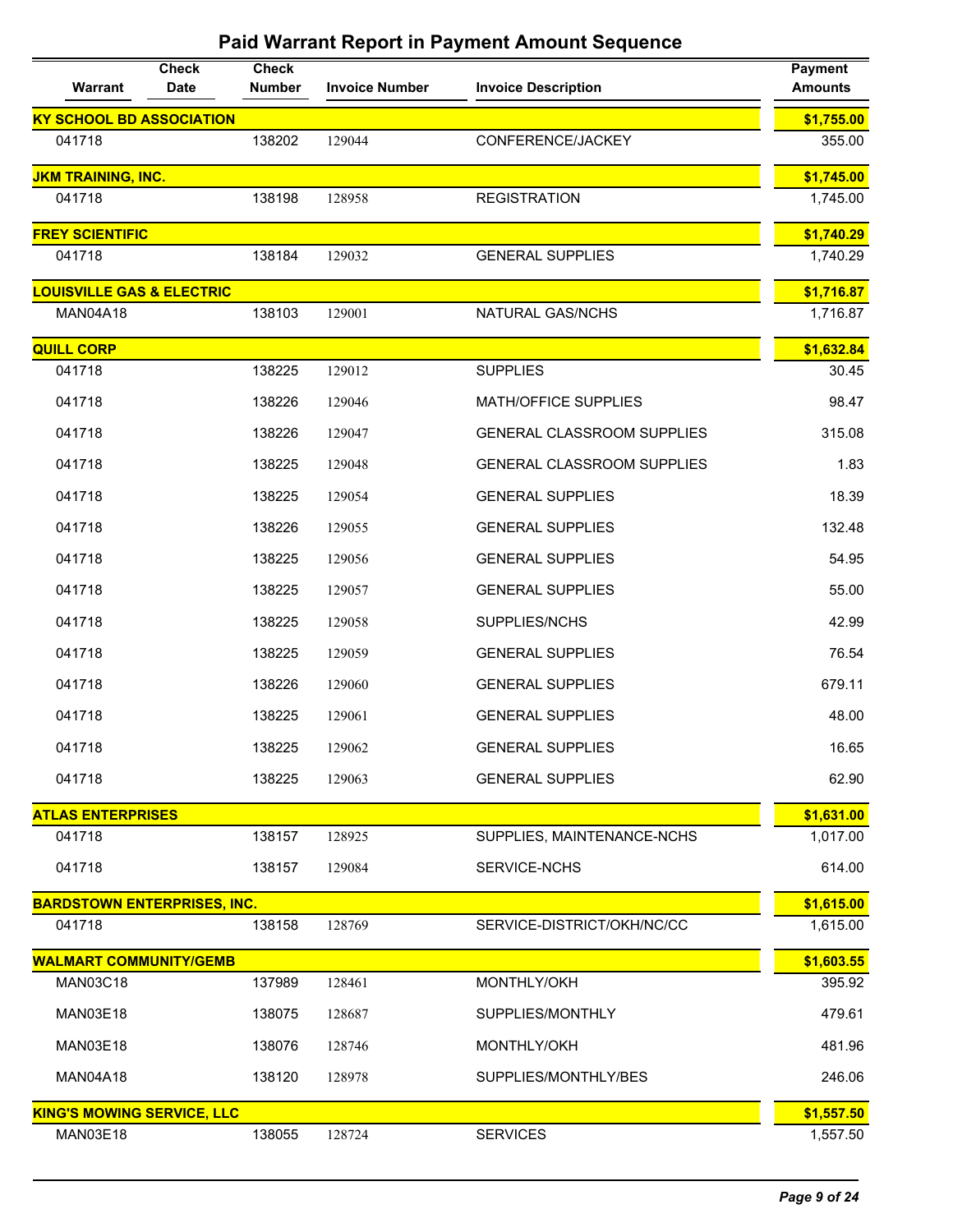| Warrant                                       | <b>Check</b><br><b>Date</b> | <b>Check</b><br><b>Number</b> | <b>Invoice Number</b> | <b>Invoice Description</b>              | <b>Payment</b><br><b>Amounts</b> |
|-----------------------------------------------|-----------------------------|-------------------------------|-----------------------|-----------------------------------------|----------------------------------|
| <b>MASTERS' SUPPLY INC.</b>                   |                             |                               |                       |                                         | \$1,424.42                       |
| 041718                                        |                             | 138207                        | 128773                | SUPPLIES, PLUMBING-NC, ATC, WH, BES, CC | 1,424.42                         |
| <b>ALLIANT INTEGRATORS INC.</b>               |                             |                               |                       |                                         | \$1,300.65                       |
| 041718                                        |                             | 138152                        | 128640                | SUPPLIES, MAINTENANCE-OKH               | 1,300.65                         |
| <b>KENTUCKYONE HEALTH MEDICAL GROUP INC</b>   |                             |                               |                       |                                         | \$1,243.00                       |
| <b>MAN03C18</b>                               |                             | 137977                        | 128493                | <b>MEDICAL SERVICES</b>                 | 110.00                           |
| <b>MAN03C18</b>                               |                             | 137977                        | 128484                | <b>MEDICAL SERVICES</b>                 | 267.00                           |
| <b>MAN03E18</b>                               |                             | 138054                        | 128670                | <b>MEDICAL SERVICES</b>                 | 422.00                           |
| <b>MAN03E18</b>                               |                             | 138054                        | 128740                | <b>MEDICAL SERVICES</b>                 | 112.00                           |
| <b>MAN04A18</b>                               |                             | 138098                        | 128987                | <b>MEDICAL SERVICES</b>                 | 332.00                           |
| <b>PITNEY BOWES PURCHASE POWER</b>            |                             |                               |                       |                                         | \$1,207.00                       |
| <b>MAN03D18</b>                               |                             | 138022                        | 128607                | POSTAGE/CO                              | 1,207.00                         |
| <b>BEST BLIND &amp; SHADE</b>                 |                             |                               |                       |                                         | \$1,203.95                       |
| 041718                                        |                             | 138161                        | 128699                | SERVICE/SUPPLIES, MAINTENANCE-BOST      | 1,203.95                         |
| <b>ADAMS AND MORTON ENTERPRISES INC</b>       |                             |                               |                       |                                         | \$1,196.35                       |
| 041718                                        |                             | 138186                        | 129073                | SUPPLIES, MAINTENANCE-NCELC             | 15.25                            |
| 041718                                        |                             | 138186                        | 129035                | E CARDS/TNHS                            | 160.00                           |
| 041718                                        |                             | 138186                        | 129037                | CARDSTOCK/TNHS                          | 44.95                            |
| 041718                                        |                             | 138186                        | 128950                | <b>SUPPLIES</b>                         | 163.50                           |
| 041718                                        |                             | 138186                        | 128951                | <b>PRINTING</b>                         | 92.15                            |
| 041718                                        |                             | 138186                        | 128952                | <b>PRINTING</b>                         | 154.00                           |
| 041718                                        |                             | 138186                        | 128954                | <b>SUPPLIES &amp; MATERIALS</b>         | 120.50                           |
| 041718                                        |                             | 138186                        | 128955                | SUPPLIES & MATERIALS                    | 29.96                            |
| 041718                                        |                             | 138186                        | 128657                | SUPPLIES, MAINTENANCE-DISTRICT          | 117.04                           |
| 041718                                        |                             | 138186                        | 128741                | SUPPLIES, MAINTENANCE-DISTRICT          | 299.00                           |
| <b>MOTORCOACH CLASS A TRANSPORTATION, INC</b> |                             |                               |                       |                                         | \$1,195.00                       |
| <b>MAN03C18</b>                               |                             | 137980                        | 128467                | TRANSPORTATION/OKH                      | 1,195.00                         |
| <b>BLOOMFIELD EAST NELSON WATER</b>           |                             |                               |                       |                                         | \$1,169.17                       |
| <b>MAN04A18</b>                               |                             | 138082                        | 128977                | <b>MONTHLY WATER</b>                    | 1,169.17                         |
| <b>BARDSTOWN CHAMBER OF COMMERCE</b>          |                             |                               |                       |                                         | \$1,110.00                       |
| <b>MAN03D18</b>                               |                             | 138000                        | 128602                | <b>MEMBERSHIP</b>                       | 610.00                           |
| <b>MAN03D18</b>                               |                             | 138000                        | 128603                | AD FOR MAP LISTING                      | 500.00                           |
| <b>JA BENNETT INC</b>                         |                             |                               |                       |                                         | \$1,096.38                       |
| 041718                                        |                             | 138160                        | 129081                | PROPANE-NH                              | 1,096.38                         |
| <b>KROGER COMPANY</b>                         |                             |                               |                       |                                         | \$1,038.18                       |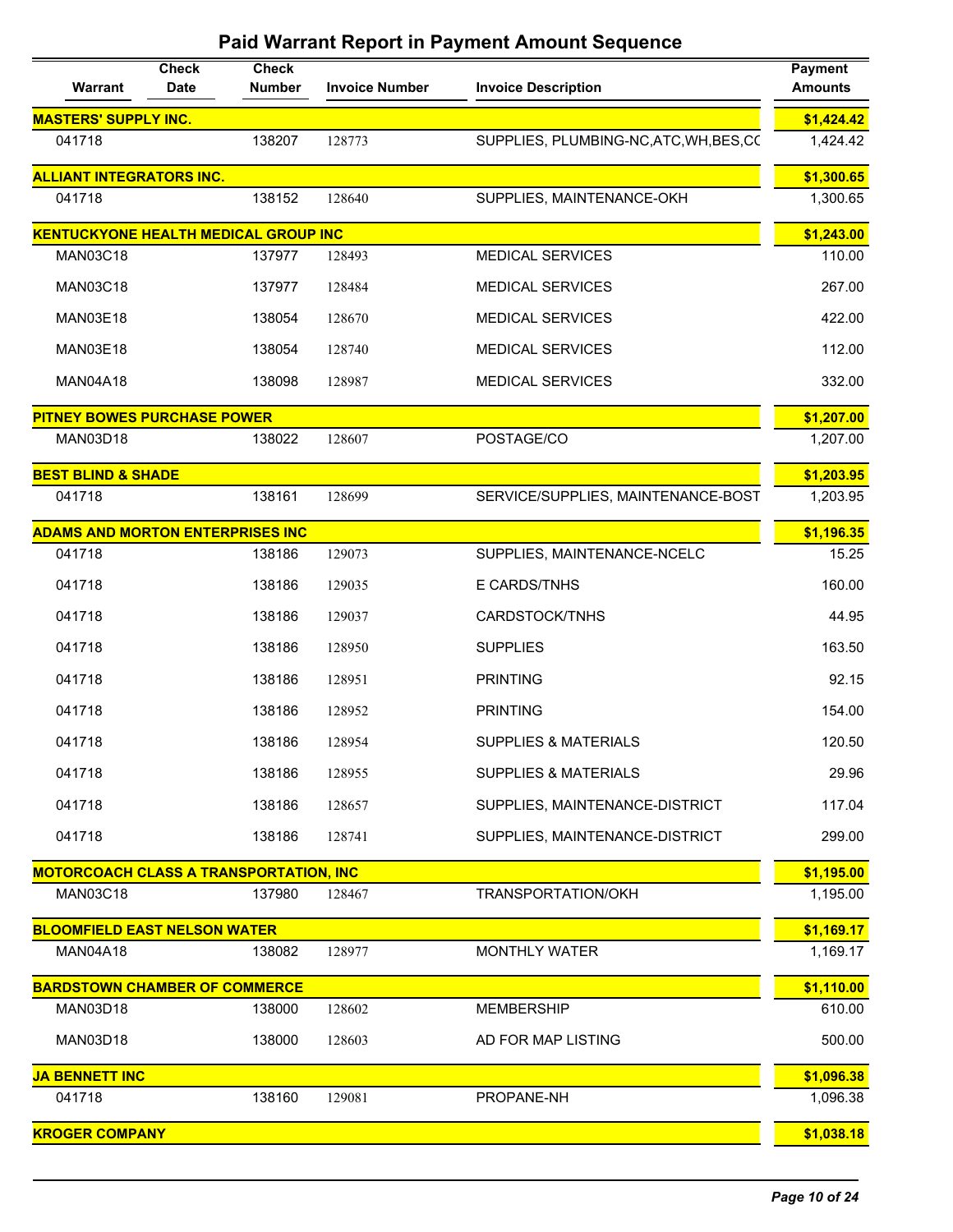| Warrant                                      | <b>Check</b><br><b>Date</b> | <b>Check</b><br><b>Number</b> | <b>Invoice Number</b> | <b>Invoice Description</b>                 | <b>Payment</b><br><b>Amounts</b> |
|----------------------------------------------|-----------------------------|-------------------------------|-----------------------|--------------------------------------------|----------------------------------|
| <b>KROGER COMPANY</b>                        |                             |                               |                       |                                            | \$1,038.18                       |
| <b>MAN03D18</b>                              |                             | 138014                        | 128632                | <b>MONTHLY</b>                             | 247.22                           |
| <b>MAN03D18</b>                              |                             | 138013                        | 128600                | ADVANCED KY REIMBURSEMENTS                 | 400.00                           |
| <b>MAN03E18</b>                              |                             | 138056                        | 128668                | <b>MONTHLY</b>                             | 390.96                           |
| <b>AQUA TREAT OF KY, INC.</b>                |                             |                               |                       |                                            | \$1,025.00                       |
| 041718                                       |                             | 138156                        | 128744                | SERVICE-TN, BOS, NH, FH, OKH, HOR, CC, BES | 1,025.00                         |
| <b>CEDAR CREEK QUARRY, LLC</b>               |                             |                               |                       |                                            | \$986.99                         |
| 041718                                       |                             | 138172                        | 128662                | ROCK-TURNAROUND-BUS GARAGE                 | 155.33                           |
| 041718                                       |                             | 138172                        | 128663                | SUPPLIES, MAINTENANCE-NCHS                 | 395.42                           |
| 041718                                       |                             | 138172                        | 128664                | SUPPLIES, MAINTENANCE-NCHS                 | 436.24                           |
| <b>CHAMPION SERVICES, LLC</b>                |                             |                               |                       |                                            | \$950.00                         |
| 033118                                       |                             | 138126                        | 128879                | <b>FS</b>                                  | 950.00                           |
| <b>ADTEC, INC</b>                            |                             |                               |                       |                                            | \$933.33                         |
| 041718                                       |                             | 138151                        | 128927                | <b>SERVICE</b>                             | 683.33                           |
| 041718                                       |                             | 138151                        | 128928                | <b>SERVICE</b>                             | 250.00                           |
| <b>ECOLAB, INC</b>                           |                             |                               |                       |                                            | \$908.75                         |
| 033118                                       |                             | 138138                        | 128881                | <b>FS</b>                                  | 103.10                           |
| 033118                                       |                             | 138138                        | 128882                | <b>FS</b>                                  | 355.74                           |
| 033118                                       |                             | 138138                        | 129078                | <b>FS</b>                                  | 449.91                           |
| <b>NORTH NELSON WATER DISTRICT</b>           |                             |                               |                       |                                            | \$902.67                         |
| <b>MAN03E18</b>                              |                             | 138060                        | 128727                | <b>MONTHLY WATER</b>                       | 902.67                           |
| <b>APPAREL &amp; AWARDS FACTORY LLC</b>      |                             |                               |                       |                                            | \$896.50                         |
| 041718                                       |                             | 138155                        | 128930                | <b>UNIFORMS</b>                            | 66.00                            |
| 041718                                       |                             | 138155                        | 129036                | <b>UNIFORMS</b>                            | 790.00                           |
| <b>MAN03D18</b>                              |                             | 137994                        | 128633                | SHIRTS/TNHS/PARITAL                        | 40.50                            |
| <b>TRUCK PARTS &amp; SERVICE INC.</b>        |                             |                               |                       |                                            | \$893.86                         |
| 041718                                       |                             | 138245                        | 128767                | REPAIR PARTS-TRANSPORTATION                | 893.86                           |
| <b>W GRANK HARSHAW &amp; ASSOCIATES, INC</b> |                             |                               |                       |                                            | \$880.05                         |
| 041718                                       |                             | 138191                        | 128712                | SUPPLIES, HVAC-HORIZONS                    | 880.05                           |
| <b>CINTAS</b>                                |                             |                               |                       |                                            | \$846.94                         |
| 041718                                       |                             | 138173                        | 128731                | <b>LAUNDRY SERVICES</b>                    | 196.09                           |
| 041718                                       |                             | 138173                        | 128732                | <b>LAUNDRY SERVICES</b>                    | 36.03                            |
| 041718                                       |                             | 138173                        | 128733                | <b>LAUNDRY SERVICES</b>                    | 155.32                           |
| 041718                                       |                             | 138173                        | 128734                | <b>LAUNDRY SERVICES</b>                    | 36.03                            |
| 041718                                       |                             | 138173                        | 128735                | <b>LAUNDRY SERVICES</b>                    | 36.03                            |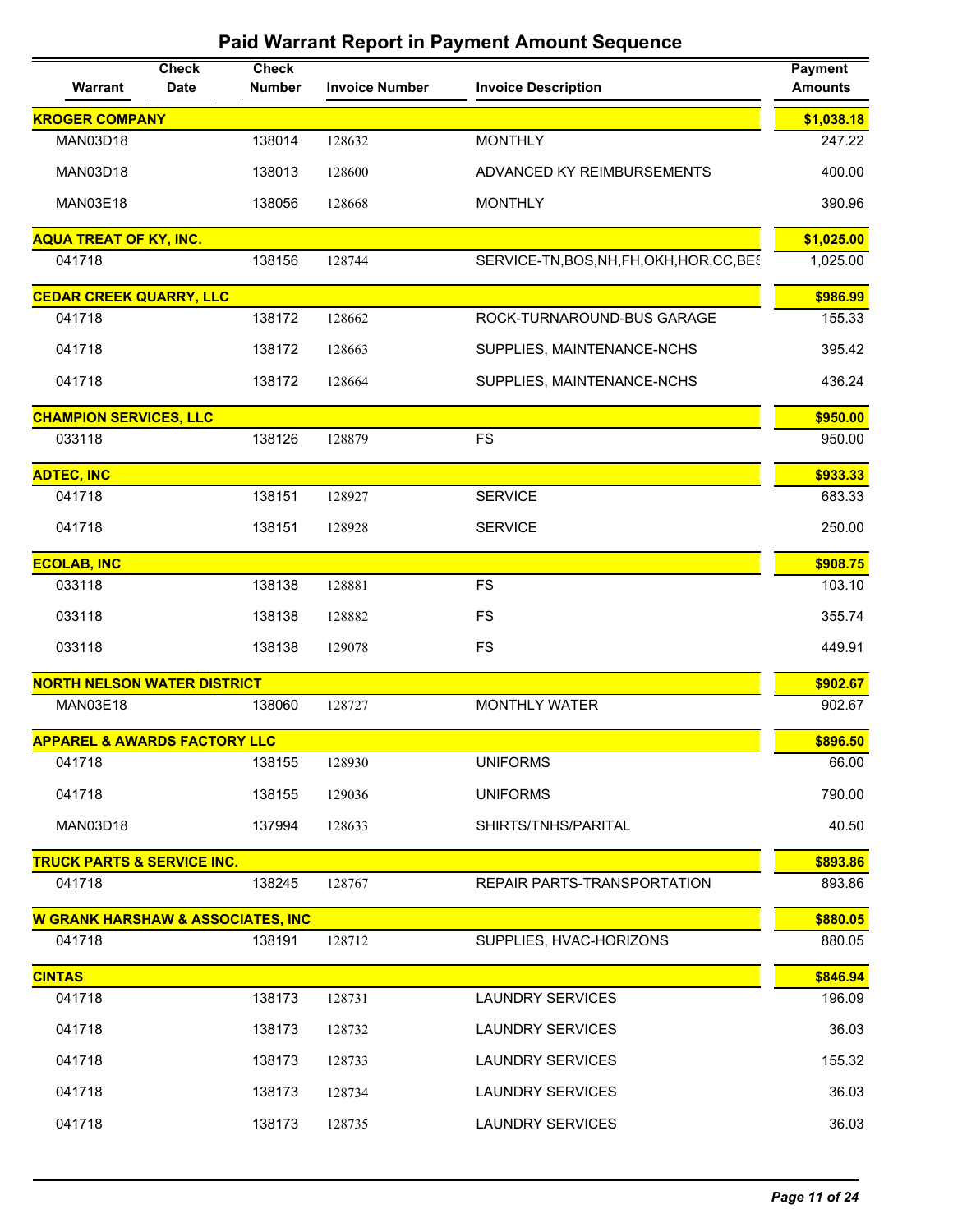| <b>Warrant</b>                               | <b>Check</b><br><b>Date</b> | <b>Check</b><br><b>Number</b> | <b>Invoice Number</b> | <b>Invoice Description</b>               | <b>Payment</b><br><b>Amounts</b> |
|----------------------------------------------|-----------------------------|-------------------------------|-----------------------|------------------------------------------|----------------------------------|
| <b>CINTAS</b>                                |                             |                               |                       |                                          | \$846.94                         |
| 041718                                       |                             | 138173                        | 128736                | <b>LAUNDRY SERVICES</b>                  | 196.09                           |
| 041718                                       |                             | 138173                        | 129075                | <b>LAUNDRY SERVICES</b>                  | 155.32                           |
| 041718                                       |                             | 138173                        | 129076                | <b>LAUNDRY SERVICES</b>                  | 36.03                            |
| <b>STANDARD INSURANCE COMPANY</b>            |                             |                               |                       |                                          | \$841.10                         |
| <b>MAN03C18</b>                              |                             | 137985                        | 128466                | <b>LIFE INS/MARCH</b>                    | 841.10                           |
| <b>AMERICAN BUS &amp; ACCESSORIES, INC</b>   |                             |                               |                       |                                          | \$813.11                         |
| 041718                                       |                             | 138153                        | 129049                | REPAIR PARTS-TRANSPORTATION              | 813.11                           |
| <b>SCHOOL SPECIALTY INC</b>                  |                             |                               |                       |                                          | \$786.00                         |
| 041718                                       |                             | 138233                        | 129015                | <b>SUPPLIES</b>                          | 88.98                            |
| 041718                                       |                             | 138233                        | 129016                | <b>SUPPLIES</b>                          | 79.38                            |
| 041718                                       |                             | 138233                        | 129022                | <b>SUPPLIES</b>                          | 66.32                            |
| 041718                                       |                             | 138233                        | 129064                | <b>GENERAL SUPPLIES</b>                  | 66.99                            |
| 041718                                       |                             | 138233                        | 129066                | <b>GENERAL SUPPLIES RDBK</b>             | 196.02                           |
| 041718                                       |                             | 138233                        | 129067                | <b>GENERAL SUPPLIES RDBK</b>             | 29.31                            |
| 041718                                       |                             | 138233                        | 129068                | <b>GENERAL SUPPLIES RDBK</b>             | 16.02                            |
| <b>MAN03D18</b>                              |                             | 138030                        | 128623                | <b>GENERAL CLASSROOM SUPPLIES</b>        | 242.98                           |
| <b>DAWN SIMPSON</b>                          |                             |                               |                       |                                          | \$763.42                         |
| <b>MAN03C18</b>                              |                             | 137972                        | 128482                | <b>TRAVEL REIMBURSEMENT</b>              | 763.42                           |
| <b>HORD LANDSCAPING &amp; LAWNCARE, INC.</b> |                             |                               |                       |                                          | \$750.00                         |
| 041718                                       |                             | 138192                        | 128658                | SERVICE-TNHS                             | 750.00                           |
| <b>KERR OFFICE GROUP INC.</b>                |                             |                               |                       |                                          | \$684.52                         |
| 041718                                       |                             | 138201                        | 128960                | <b>MAINTENANCE</b>                       | 144.52                           |
| 041718                                       |                             | 138201                        | 128962                | <b>INSTALLATION - FURNITURE</b>          | 540.00                           |
| <b>BRITE WHOLESALE ELECTRIC SUPPLY INC</b>   |                             |                               |                       |                                          | \$668.99                         |
| 041718                                       |                             | 138165                        | 128926                | tech supply                              | 9.65                             |
| 041718                                       |                             | 138165                        | 128718                | SUPPLIES, ELECTRICAL-NC, TN, NH, BOS, DI | 659.34                           |
| <b>FASTENAL COMPANY</b>                      |                             |                               |                       |                                          | \$650.29                         |
| 041718                                       |                             | 138181                        | 128771                | SUPPLIES, HVAC, MAINTENANCE-BES, OKI     | 650.29                           |
| <b>SOUTHERN KENTUCKY MAINTENANCE, LLC</b>    |                             |                               |                       |                                          | \$642.00                         |
| 041718                                       |                             | 138236                        | 128915                | SERVICE-BUS GARAGE                       | 642.00                           |
| <b>CITY OF NEW HAVEN WATER</b>               |                             |                               |                       |                                          | \$590.29                         |
| <b>MAN04A18</b>                              |                             | 138089                        | 128976                | MONTHLY WATER&SEWER @NH                  | 590.29                           |
| <b>HOMETOWN PIZZA, INC</b>                   |                             |                               |                       |                                          | \$584.82                         |
| <b>MAN03E18</b>                              |                             | 138051                        | 128692                | <b>GENERAL</b>                           | 533.54                           |
| <b>MAN04A18</b>                              |                             | 138095                        | 128975                | PIZZA/STAFF MTG                          | 51.28                            |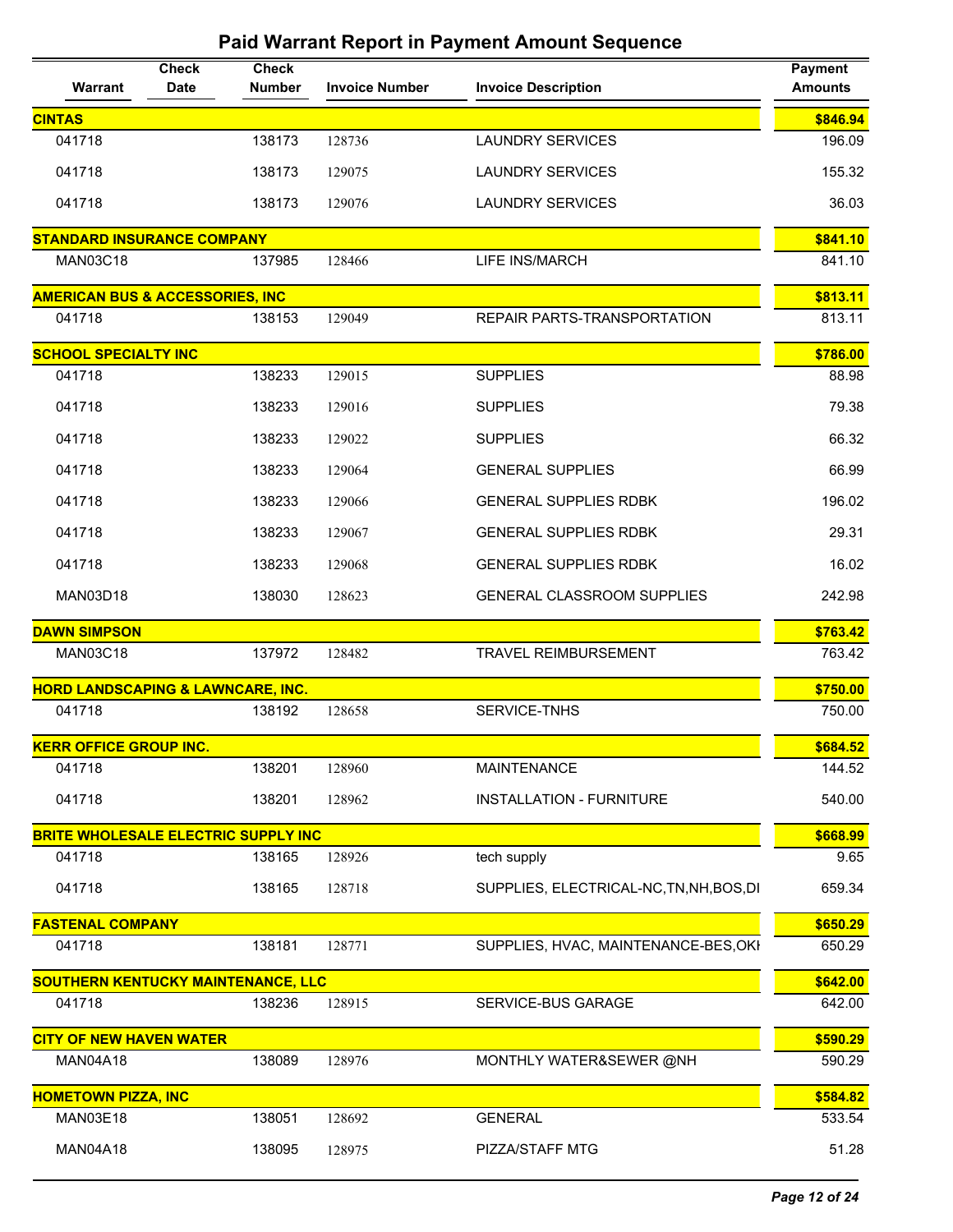| <b>REINHART FOODSERVICE, L.L.C</b><br><b>FS</b><br>033118<br>138145<br>128903<br>033118<br>138145<br>128904<br><b>FS</b><br>033118<br>138145<br>128905<br><b>FS</b><br>033118<br>138145<br><b>FS</b><br>128906<br><b>FS</b><br>033118<br>138146<br>128907<br>033118<br>138145<br>128908<br><b>FS</b><br>033118<br>138145<br>128909<br><b>FS</b><br><b>FS</b><br>033118<br>138145<br>128910<br>033118<br>138145<br>128911<br><b>FS</b><br>033118<br>138145<br>128912<br><b>FS</b><br>033118<br>138145<br>128913<br><b>FS</b><br><b>SPRINGFIELD LAUNDRY &amp; DRY CLEANERS INC</b><br>041718<br>138238<br>129018<br><b>CUSTODIAL SUPPLIES</b><br><b>TELECOM AUDIT GROUP</b><br>MAN03E18<br>138069<br><b>SERVICES</b><br>128686<br><b>FRONTLINE PLACEMENT TECHNOLOGIES, INC</b><br>041718<br>138185<br>HR PROGRAM<br>129033<br><b>WALMART</b><br>138073<br>128738<br>MONTHLY/NCHS<br><b>MAN03E18</b><br><b>SWH SUPPLY COMPANY, INC</b><br>138239<br>041718<br>128728<br>SUPPLIES, HVAC-WAREHOUSE<br><b>CLIFF BUZICK INC.</b><br>SUPPLIES, MAIN/PLUMB<br>138168<br>041718<br>128772<br><b>BIRGE'S LLC</b><br>041718<br>138218<br>SUPPLIES, MAINTENANCE-NC, WH, TN, BMS<br>129053<br><b>ROBY'S COUNTRY GARDENS, INC.</b><br>138147<br><b>FS</b><br>033118<br>128891<br>33.50 | Warrant | <b>Check</b><br><b>Date</b> | <b>Check</b><br><b>Number</b> | <b>Invoice Number</b> | <b>Invoice Description</b> | <b>Payment</b><br><b>Amounts</b> |
|-------------------------------------------------------------------------------------------------------------------------------------------------------------------------------------------------------------------------------------------------------------------------------------------------------------------------------------------------------------------------------------------------------------------------------------------------------------------------------------------------------------------------------------------------------------------------------------------------------------------------------------------------------------------------------------------------------------------------------------------------------------------------------------------------------------------------------------------------------------------------------------------------------------------------------------------------------------------------------------------------------------------------------------------------------------------------------------------------------------------------------------------------------------------------------------------------------------------------------------------------------------------------|---------|-----------------------------|-------------------------------|-----------------------|----------------------------|----------------------------------|
|                                                                                                                                                                                                                                                                                                                                                                                                                                                                                                                                                                                                                                                                                                                                                                                                                                                                                                                                                                                                                                                                                                                                                                                                                                                                         |         |                             |                               |                       |                            | \$579.34                         |
|                                                                                                                                                                                                                                                                                                                                                                                                                                                                                                                                                                                                                                                                                                                                                                                                                                                                                                                                                                                                                                                                                                                                                                                                                                                                         |         |                             |                               |                       |                            | 52.35                            |
|                                                                                                                                                                                                                                                                                                                                                                                                                                                                                                                                                                                                                                                                                                                                                                                                                                                                                                                                                                                                                                                                                                                                                                                                                                                                         |         |                             |                               |                       |                            | 52.35                            |
|                                                                                                                                                                                                                                                                                                                                                                                                                                                                                                                                                                                                                                                                                                                                                                                                                                                                                                                                                                                                                                                                                                                                                                                                                                                                         |         |                             |                               |                       |                            | 52.35                            |
|                                                                                                                                                                                                                                                                                                                                                                                                                                                                                                                                                                                                                                                                                                                                                                                                                                                                                                                                                                                                                                                                                                                                                                                                                                                                         |         |                             |                               |                       |                            | 52.35                            |
|                                                                                                                                                                                                                                                                                                                                                                                                                                                                                                                                                                                                                                                                                                                                                                                                                                                                                                                                                                                                                                                                                                                                                                                                                                                                         |         |                             |                               |                       |                            | 55.84                            |
|                                                                                                                                                                                                                                                                                                                                                                                                                                                                                                                                                                                                                                                                                                                                                                                                                                                                                                                                                                                                                                                                                                                                                                                                                                                                         |         |                             |                               |                       |                            | 52.35                            |
|                                                                                                                                                                                                                                                                                                                                                                                                                                                                                                                                                                                                                                                                                                                                                                                                                                                                                                                                                                                                                                                                                                                                                                                                                                                                         |         |                             |                               |                       |                            | 52.35                            |
|                                                                                                                                                                                                                                                                                                                                                                                                                                                                                                                                                                                                                                                                                                                                                                                                                                                                                                                                                                                                                                                                                                                                                                                                                                                                         |         |                             |                               |                       |                            | 52.35                            |
|                                                                                                                                                                                                                                                                                                                                                                                                                                                                                                                                                                                                                                                                                                                                                                                                                                                                                                                                                                                                                                                                                                                                                                                                                                                                         |         |                             |                               |                       |                            | 52.35                            |
|                                                                                                                                                                                                                                                                                                                                                                                                                                                                                                                                                                                                                                                                                                                                                                                                                                                                                                                                                                                                                                                                                                                                                                                                                                                                         |         |                             |                               |                       |                            | 52.35                            |
|                                                                                                                                                                                                                                                                                                                                                                                                                                                                                                                                                                                                                                                                                                                                                                                                                                                                                                                                                                                                                                                                                                                                                                                                                                                                         |         |                             |                               |                       |                            | 52.35                            |
|                                                                                                                                                                                                                                                                                                                                                                                                                                                                                                                                                                                                                                                                                                                                                                                                                                                                                                                                                                                                                                                                                                                                                                                                                                                                         |         |                             |                               |                       |                            | \$560.06                         |
|                                                                                                                                                                                                                                                                                                                                                                                                                                                                                                                                                                                                                                                                                                                                                                                                                                                                                                                                                                                                                                                                                                                                                                                                                                                                         |         |                             |                               |                       |                            | 560.06                           |
|                                                                                                                                                                                                                                                                                                                                                                                                                                                                                                                                                                                                                                                                                                                                                                                                                                                                                                                                                                                                                                                                                                                                                                                                                                                                         |         |                             |                               |                       |                            | \$544.66                         |
|                                                                                                                                                                                                                                                                                                                                                                                                                                                                                                                                                                                                                                                                                                                                                                                                                                                                                                                                                                                                                                                                                                                                                                                                                                                                         |         |                             |                               |                       |                            | 544.66                           |
|                                                                                                                                                                                                                                                                                                                                                                                                                                                                                                                                                                                                                                                                                                                                                                                                                                                                                                                                                                                                                                                                                                                                                                                                                                                                         |         |                             |                               |                       |                            | \$532.03                         |
|                                                                                                                                                                                                                                                                                                                                                                                                                                                                                                                                                                                                                                                                                                                                                                                                                                                                                                                                                                                                                                                                                                                                                                                                                                                                         |         |                             |                               |                       |                            | 532.03                           |
|                                                                                                                                                                                                                                                                                                                                                                                                                                                                                                                                                                                                                                                                                                                                                                                                                                                                                                                                                                                                                                                                                                                                                                                                                                                                         |         |                             |                               |                       |                            | \$523.74                         |
|                                                                                                                                                                                                                                                                                                                                                                                                                                                                                                                                                                                                                                                                                                                                                                                                                                                                                                                                                                                                                                                                                                                                                                                                                                                                         |         |                             |                               |                       |                            | 523.74                           |
|                                                                                                                                                                                                                                                                                                                                                                                                                                                                                                                                                                                                                                                                                                                                                                                                                                                                                                                                                                                                                                                                                                                                                                                                                                                                         |         |                             |                               |                       |                            | \$514.15                         |
|                                                                                                                                                                                                                                                                                                                                                                                                                                                                                                                                                                                                                                                                                                                                                                                                                                                                                                                                                                                                                                                                                                                                                                                                                                                                         |         |                             |                               |                       |                            | 514.15                           |
|                                                                                                                                                                                                                                                                                                                                                                                                                                                                                                                                                                                                                                                                                                                                                                                                                                                                                                                                                                                                                                                                                                                                                                                                                                                                         |         |                             |                               |                       |                            | \$512.43                         |
|                                                                                                                                                                                                                                                                                                                                                                                                                                                                                                                                                                                                                                                                                                                                                                                                                                                                                                                                                                                                                                                                                                                                                                                                                                                                         |         |                             |                               |                       |                            | 512.43                           |
|                                                                                                                                                                                                                                                                                                                                                                                                                                                                                                                                                                                                                                                                                                                                                                                                                                                                                                                                                                                                                                                                                                                                                                                                                                                                         |         |                             |                               |                       |                            | \$509.22                         |
|                                                                                                                                                                                                                                                                                                                                                                                                                                                                                                                                                                                                                                                                                                                                                                                                                                                                                                                                                                                                                                                                                                                                                                                                                                                                         |         |                             |                               |                       |                            | 509.22                           |
|                                                                                                                                                                                                                                                                                                                                                                                                                                                                                                                                                                                                                                                                                                                                                                                                                                                                                                                                                                                                                                                                                                                                                                                                                                                                         |         |                             |                               |                       |                            | \$484.50                         |
|                                                                                                                                                                                                                                                                                                                                                                                                                                                                                                                                                                                                                                                                                                                                                                                                                                                                                                                                                                                                                                                                                                                                                                                                                                                                         |         |                             |                               |                       |                            |                                  |
| 033118<br>138147<br>FS<br>128892                                                                                                                                                                                                                                                                                                                                                                                                                                                                                                                                                                                                                                                                                                                                                                                                                                                                                                                                                                                                                                                                                                                                                                                                                                        |         |                             |                               |                       |                            | 54.05                            |
| 033118<br>138147<br>128893<br>FS CREDIT 00547481 18.95                                                                                                                                                                                                                                                                                                                                                                                                                                                                                                                                                                                                                                                                                                                                                                                                                                                                                                                                                                                                                                                                                                                                                                                                                  |         |                             |                               |                       |                            | 24.30                            |
| 033118<br>138147<br>FS<br>128894                                                                                                                                                                                                                                                                                                                                                                                                                                                                                                                                                                                                                                                                                                                                                                                                                                                                                                                                                                                                                                                                                                                                                                                                                                        |         |                             |                               |                       |                            | 11.90                            |
| 033118<br>138147<br>128895<br><b>FS</b>                                                                                                                                                                                                                                                                                                                                                                                                                                                                                                                                                                                                                                                                                                                                                                                                                                                                                                                                                                                                                                                                                                                                                                                                                                 |         |                             |                               |                       |                            | 18.95                            |
| 033118<br>138147<br>128896<br><b>FS</b>                                                                                                                                                                                                                                                                                                                                                                                                                                                                                                                                                                                                                                                                                                                                                                                                                                                                                                                                                                                                                                                                                                                                                                                                                                 |         |                             |                               |                       |                            | 38.85                            |
| 033118<br>138147<br><b>FS</b><br>128897                                                                                                                                                                                                                                                                                                                                                                                                                                                                                                                                                                                                                                                                                                                                                                                                                                                                                                                                                                                                                                                                                                                                                                                                                                 |         |                             |                               |                       |                            | 32.50                            |
| 033118<br><b>FS</b><br>138148<br>128898                                                                                                                                                                                                                                                                                                                                                                                                                                                                                                                                                                                                                                                                                                                                                                                                                                                                                                                                                                                                                                                                                                                                                                                                                                 |         |                             |                               |                       |                            | 84.60                            |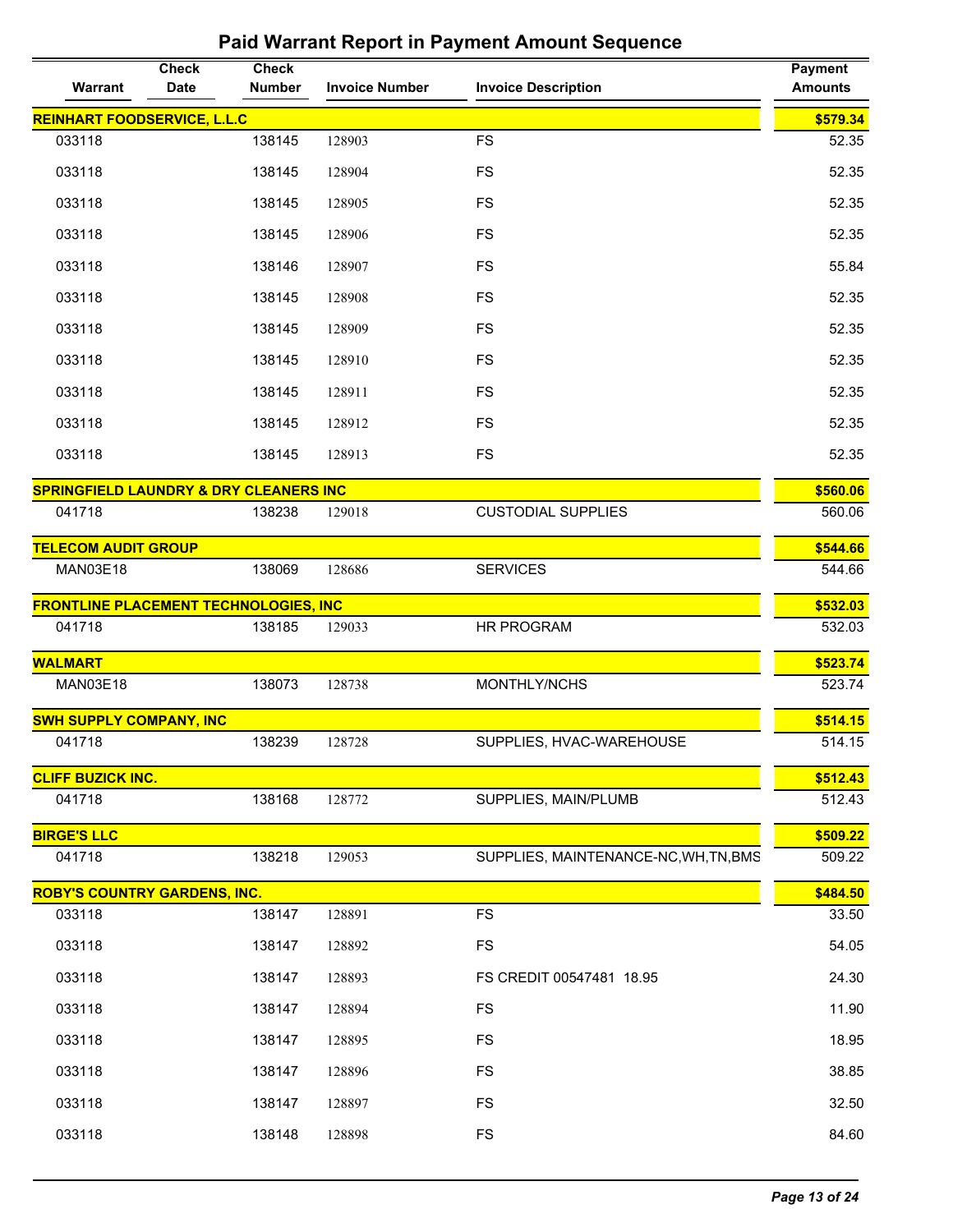| <b>Warrant</b>                       | <b>Check</b><br><b>Date</b> | <b>Check</b><br><b>Number</b> | <b>Invoice Number</b> | <b>Invoice Description</b>  | Payment<br><b>Amounts</b> |
|--------------------------------------|-----------------------------|-------------------------------|-----------------------|-----------------------------|---------------------------|
| <b>ROBY'S COUNTRY GARDENS, INC.</b>  |                             |                               |                       |                             | \$484.50                  |
| 033118                               |                             | 138148                        | 128899                | <b>FS</b>                   | 77.95                     |
| 033118                               |                             | 138147                        | 128900                | <b>FS</b>                   | 50.25                     |
| 033118                               |                             | 138147                        | 128901                | <b>FS</b>                   | 7.20                      |
| 033118                               |                             | 138147                        | 128902                | <b>FS</b>                   | 50.45                     |
| <b>WATERLINE ADVERTISING, LLC</b>    |                             |                               |                       |                             | \$481.00                  |
| MAN03E18                             |                             | 138067                        | 128737                | SERVICES/NCELC              | 481.00                    |
| <b>MARGARET JURY</b>                 |                             |                               |                       |                             | \$462.07                  |
| <b>MAN04A18</b>                      |                             | 138096                        | 128948                | <b>TRAVEL REIMB</b>         | 462.07                    |
| <b>THERMAL EQUIPMENT SALES, INC.</b> |                             |                               |                       |                             | \$452.11                  |
| 041718                               |                             | 138243                        | 128713                | SUPPLIES, HVAC-OKH          | 452.11                    |
| <b>KASBO</b>                         |                             |                               |                       |                             | \$450.00                  |
| <b>MAN03E18</b>                      |                             | 138053                        | 128747                | <b>BOOT CAMP/DOWNING</b>    | 75.00                     |
| <b>MAN03E18</b>                      |                             | 138053                        | 128748                | BOOTCAMP/LMATTINGLY         | 75.00                     |
| <b>MAN03E18</b>                      |                             | 138053                        | 128749                | <b>BOOTCAMP/SKEES</b>       | 75.00                     |
| <b>MAN03E18</b>                      |                             | 138053                        | 128750                | BOOTCAMP/BOBLETT            | 75.00                     |
| <b>MAN03E18</b>                      |                             | 138053                        | 128751                | BOOTCAMP/HOGAN              | 75.00                     |
| <b>MAN03E18</b>                      |                             | 138053                        | 128752                | BOOTCAMP/HAYDON             | 75.00                     |
| <b>DEPARTMENT OF PARKS</b>           |                             |                               |                       |                             | \$445.76                  |
| <b>MAN04A18</b>                      |                             | 138092                        | 128986                | STUDENT MEALS/FIELD TRIP    | 445.76                    |
| <b>CIMPRESS USA INCORPORATED</b>     |                             |                               |                       |                             | \$442.71                  |
| 041718                               |                             | 138210                        | 128995                | <b>FHES PENS</b>            | 235.06                    |
| 041718                               |                             | 138210                        | 128996                | <b>FHES PENS</b>            | 207.65                    |
| <b>BECKMAR ENVIRONMENTAL, INC</b>    |                             |                               |                       |                             | \$437.00                  |
| 041718                               |                             | 138159                        | 128775                | SERVICE-CCES                | 437.00                    |
| <b>JAMIE CHENAULT</b>                |                             |                               |                       |                             | \$425.15                  |
| <b>MAN03C18</b>                      |                             | 137970                        | 128483                | <b>TRAVEL REIMBURSEMENT</b> | 425.15                    |
| <b>PITNEY BOWES</b>                  |                             |                               |                       |                             | \$414.18                  |
| <b>MAN03C18</b>                      |                             | 137983                        | 128486                | RENTAL/CO                   | 297.18                    |
| <b>MAN03E18</b>                      |                             | 138063                        | 128726                | RENTAL/WAREHOUSE            | 117.00                    |
| <b>LOW TEMP INDUSTRIES, INC</b>      |                             |                               |                       |                             | \$412.31                  |
| 033118                               |                             | 138140                        | 129079                | <b>FS</b>                   | 412.31                    |
| <b>MELANIE P. BENITEZ,</b>           |                             |                               |                       |                             | \$400.00                  |
| MAN03D18                             |                             | 138002                        | 128631                | CONSULT/BO                  | 400.00                    |
| <b>WILLIAM V MACGILL AND CO</b>      |                             |                               |                       |                             | \$399.99                  |
| MAN03D18                             |                             | 138016                        | 128615                | SUPPLIES/HEALTH             | 399.99                    |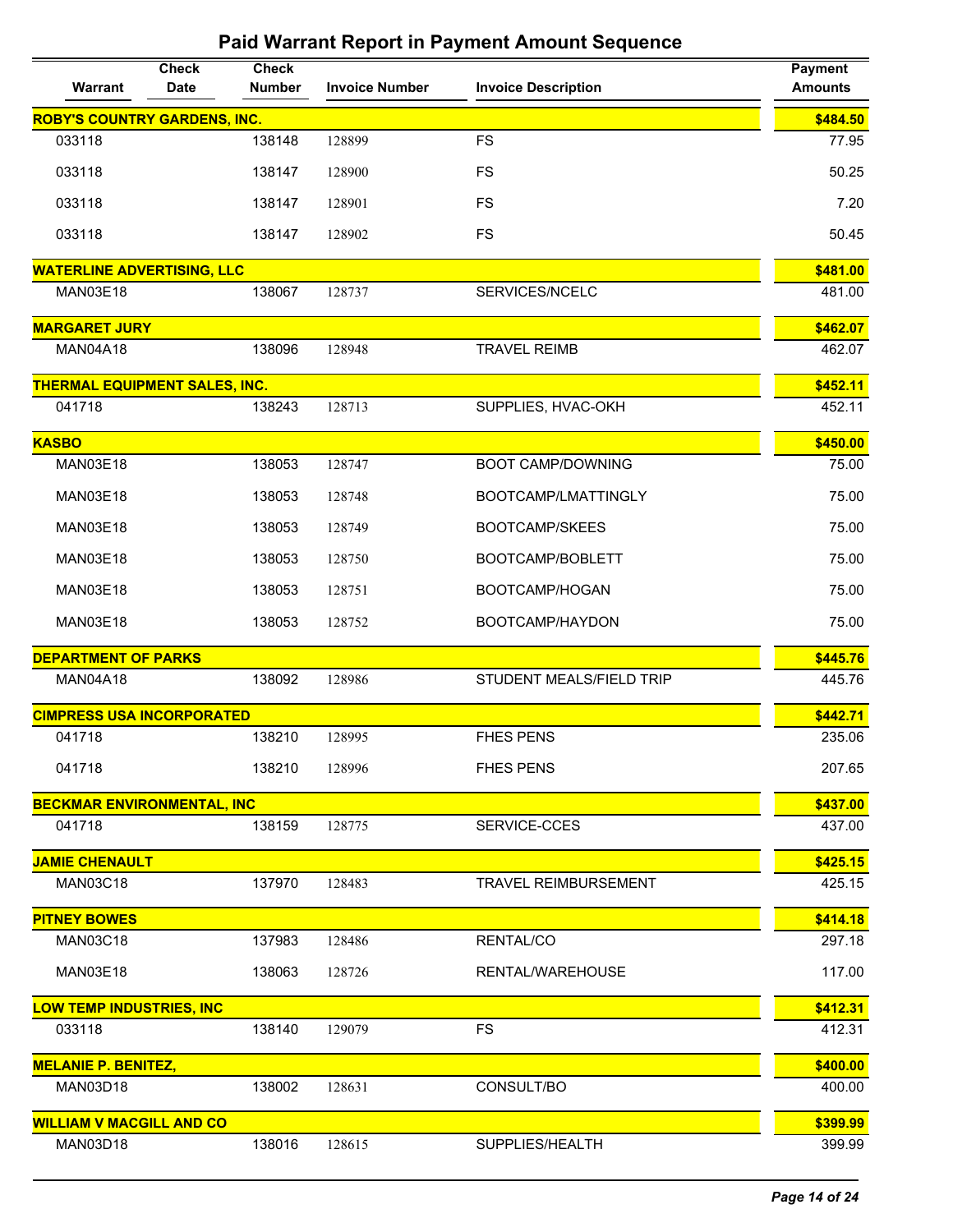| Warrant                                   | <b>Check</b><br><b>Date</b> | <b>Check</b><br><b>Number</b> | <b>Invoice Number</b> | <b>Invoice Description</b>     | <b>Payment</b><br><b>Amounts</b> |
|-------------------------------------------|-----------------------------|-------------------------------|-----------------------|--------------------------------|----------------------------------|
| <b>TOM DEKLE</b>                          |                             |                               |                       |                                | \$387.07                         |
| <b>MAN03D18</b>                           |                             | 138008                        | 128627                | <b>TRAVEL REIMBURSEMENT</b>    | 203.80                           |
| <b>MAN03E18</b>                           |                             | 138043                        | 128745                | <b>TRAVEL REIMBURSEMENT</b>    | 183.27                           |
| <b>TATUM AUTO SUPPLY LLC</b>              |                             |                               |                       |                                | \$383.10                         |
| 041718                                    |                             | 138240                        | 128770                | SUPPLIES, ELECTRICAL-WAREHOUSE | 4.99                             |
| 041718                                    |                             | 138240                        | 128765                | REPAIR PARTS-TRANSPORTATION    | 378.11                           |
| <b>PEARSON ASSESSMENT</b>                 |                             |                               |                       |                                | \$381.60                         |
| 041718                                    |                             | 138220                        | 129009                | <b>TESTS</b>                   | 381.60                           |
| <b>GALT HOUSE EAST</b>                    |                             |                               |                       |                                | \$378.78                         |
| <b>MAN03D18</b>                           |                             | 138009                        | 128612                | <b>HOTEL STAY</b>              | 378.78                           |
| <b>TRISTA C. WHEATLEY</b>                 |                             |                               |                       |                                | \$363.93                         |
| <b>MAN03C18</b>                           |                             | 137992                        | 128472                | <b>TRAVEVL REIMBURSEMENT</b>   | 277.83                           |
| <b>MAN03C18</b>                           |                             | 137992                        | 128473                | <b>TRAVEL REIMBURSEMENT</b>    | 86.10                            |
| <b>SCHOLASTIC BOOK CLUBS</b>              |                             |                               |                       |                                | \$358.00                         |
| 041718                                    |                             | 138231                        | 129014                | REF T45530069# GENERAL SUPPLY  | 358.00                           |
| <b>INTEGRATION PARTNERS CORP</b>          |                             |                               |                       |                                | \$355.00                         |
| 041718                                    |                             | 138196                        | 128957                | tech related                   | 355.00                           |
| <b>GUY'S BUILDING SUPPLIES</b>            |                             |                               |                       |                                | \$340.55                         |
| 041718                                    |                             | 138189                        | 129083                | SUPPLIES, MAINTENANCE-NH       | 21.00                            |
| 041718                                    |                             | 138189                        | 128698                | SUPPLIES, MAINTENANCE-NCHS     | 312.35                           |
| 041718                                    |                             | 138189                        | 128655                | SUPPLIES, MAINTENANCE-NH       | 2.20                             |
| 041718                                    |                             | 138189                        | 128656                | SUPPLIES, MAINTENANCE-NH       | 5.00                             |
| <b>APPERSON DATA</b>                      |                             |                               |                       |                                | \$337.70                         |
| <b>MAN03D18</b>                           |                             | 137995                        | 128619                | <b>TECHNOLOGY</b>              | 337.70                           |
| <b>CAROLINA BIOLOGICAL SUPPLY COMPANY</b> |                             |                               |                       |                                | \$334.92                         |
| 041718                                    |                             | 138171                        | 129030                | <b>GENERAL SUPPLIES</b>        | 334.92                           |
| <b>LOWES</b>                              |                             |                               |                       |                                | \$326.09                         |
| <b>MAN03C18</b>                           |                             | 137979                        | 128487                | SUPPLIES/BMS & SHOP            | 32.53                            |
| <b>MAN03C18</b>                           |                             | 137979                        | 128488                | SUPPLIES/NCHS & SHOP           | 16.68                            |
| <b>MAN03C18</b>                           |                             | 137979                        | 128489                | SUPPLIES/TNHS                  | 162.90                           |
| <b>MAN03C18</b>                           |                             | 137979                        | 128490                | <b>SUPPLIES/BUS GARAGE</b>     | 37.98                            |
| <b>MAN03C18</b>                           |                             | 137979                        | 128491                | SUPPLIES/SHOP                  | 76.00                            |
| SID TOOL CO., INC                         |                             |                               |                       |                                | \$293.12                         |
| 041718                                    |                             | 138234                        | 128642                | <b>REPAIR PARTS-BUS GARAGE</b> | 293.12                           |
| <b>WALMART</b>                            |                             |                               |                       |                                | \$291.71                         |
| <b>MAN03D18</b>                           |                             | 138035                        | 128617                | MONTHLY/FH                     | 236.06                           |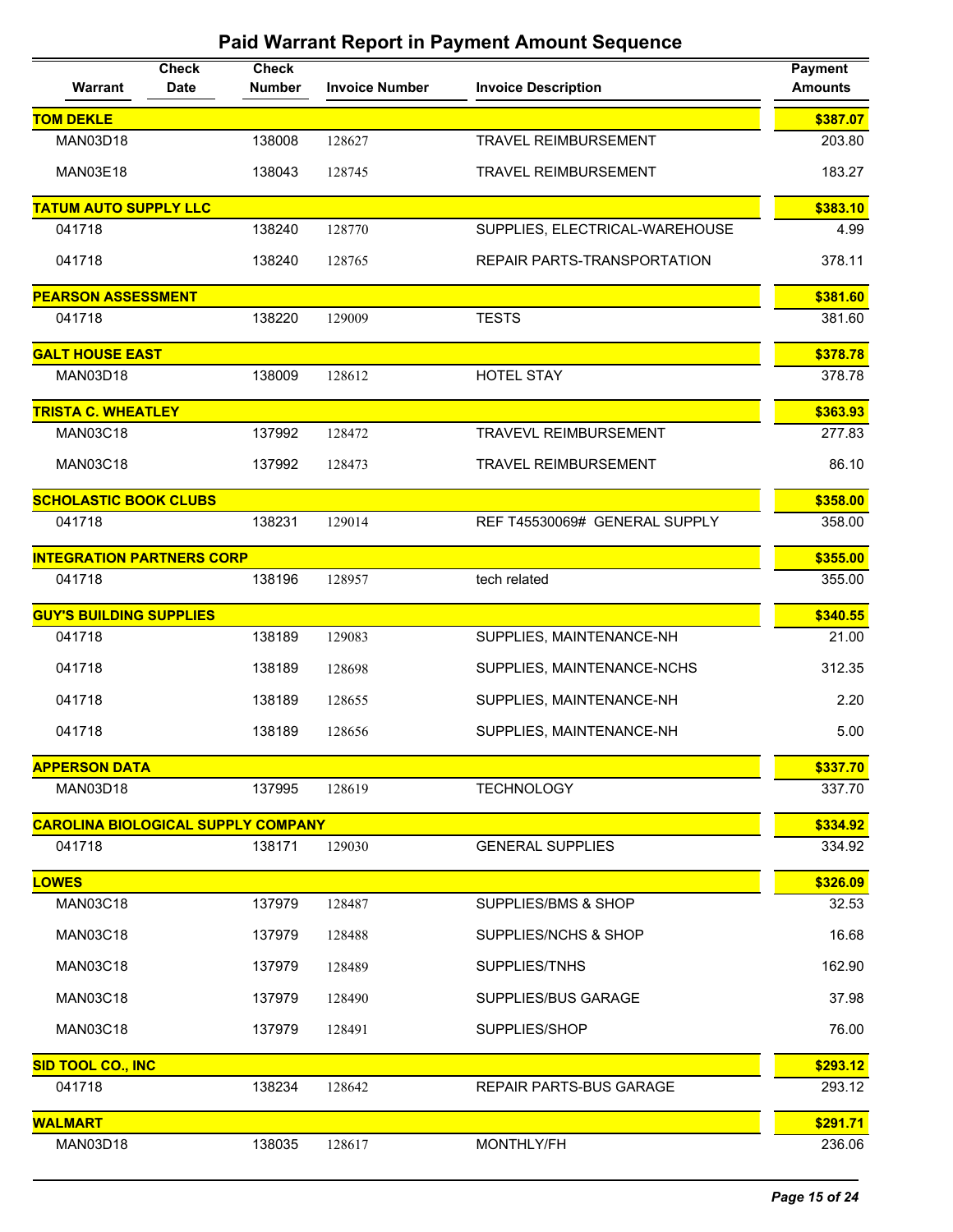| <b>Warrant</b>                                 | <b>Check</b><br><b>Date</b> | <b>Check</b><br><b>Number</b> | <b>Invoice Number</b> | <b>Invoice Description</b>      | <b>Payment</b><br><b>Amounts</b> |
|------------------------------------------------|-----------------------------|-------------------------------|-----------------------|---------------------------------|----------------------------------|
| <b>WALMART</b>                                 |                             |                               |                       |                                 | \$291.71                         |
| <b>MAN03E18</b>                                |                             | 138072                        | 128716                | MONTHLY/FH                      | 55.65                            |
| <b>QUALITY KITCHEN SERVICE, INC</b>            |                             |                               |                       |                                 | \$288.97                         |
| 033118                                         |                             | 138144                        | 128888                | <b>FS</b>                       | 233.27                           |
| 033118                                         |                             | 138144                        | 128889                | <b>FS</b>                       | 55.70                            |
| <b>KENTUCKY COUNTRY DAY SCHOOL</b>             |                             |                               |                       |                                 | \$288.00                         |
| 041718                                         |                             | 138200                        | 128959                | REGISTRATION - TECH TEACH LEARN | 288.00                           |
| <b>BSN SPORTS, INC</b>                         |                             |                               |                       |                                 | \$287.14                         |
| <b>MAN04A18</b>                                |                             | 138085                        | 128932                | PE EQUIPMENT                    | 287.14                           |
| <b>PAT'S APPLIANCE &amp; LAWN CARE CENTER</b>  |                             |                               |                       |                                 | \$279.00                         |
| 041718                                         |                             | 138217                        | 129007                | PERKINS - MIKE GLASS            | 279.00                           |
| <b>CLARENCE EDWARD HARDIN</b>                  |                             |                               |                       |                                 | \$275.60                         |
| <b>MAN03E18</b>                                |                             | 138048                        | 128691                | <b>REIMB/AIRFARE</b>            | 275.60                           |
| <b>PLASTICARDS, INC</b>                        |                             |                               |                       |                                 | \$275.00                         |
| 041718                                         |                             | 138227                        | 129045                | <b>COPIER PAPER SUPPLIES</b>    | 275.00                           |
| <b>SHAWN ROBINSON</b>                          |                             |                               |                       |                                 | \$260.14                         |
| <b>MAN04A18</b>                                |                             | 138115                        | 128946                | <b>TRAVEL REIMB</b>             | 260.14                           |
| <b>BUREAU OF EDUCATION &amp; RESEARCH, INC</b> |                             |                               |                       |                                 | \$259.00                         |
| 041718                                         |                             | 138167                        | 128938                | <b>REGISTRATION FEES</b>        | 259.00                           |
| <b>PAPA JOHNS</b>                              |                             |                               |                       |                                 | \$250.23                         |
| 041718                                         |                             | 138216                        | 129005                | <b>FOOD</b>                     | 90.74                            |
| 041718                                         |                             | 138216                        | 129006                | <b>FOOD</b>                     | 42.77                            |
| <b>MAN03C18</b>                                |                             | 137982                        | 128462                | STUDENT CELEBRATION             | 19.98                            |
| <b>MAN03C18</b>                                |                             | 137982                        | 128465                | <b>NEW TEACHER TRAINING</b>     | 96.74                            |
| <b>BREAKOUT, INC.</b>                          |                             |                               |                       |                                 | \$250.00                         |
| 041718                                         |                             | 138163                        | 128931                | <b>TECH SUPPLY</b>              | 250.00                           |
| <b>BURBA &amp; GILPIN</b>                      |                             |                               |                       |                                 | \$250.00                         |
| 041718                                         |                             | 138166                        | 128697                | SERVICE-ATC                     | 250.00                           |
| <b>PENGUIN SUPPLY, LLC</b>                     |                             |                               |                       |                                 | \$246.91                         |
| MAN03D18                                       |                             | 138020                        | 128608                | JUICE/CHILDCARE                 | 246.91                           |
| <b>SOUTHERN ACCOUNTING SYSTEMS, INC</b>        |                             |                               |                       |                                 | \$241.61                         |
| 041718                                         |                             | 138235                        | 129017                | <b>PASSES</b>                   | 241.61                           |
| <b>PREMIER PRODUCE, LLC</b>                    |                             |                               |                       |                                 | \$236.64                         |
| 033118                                         |                             | 138124                        | 128875                | <b>FS</b>                       | 86.80                            |
| 033118                                         |                             | 138124                        | 128876                | <b>FS</b>                       | 34.65                            |
| 033118                                         |                             | 138124                        | 128877                | <b>FS</b>                       | 44.50                            |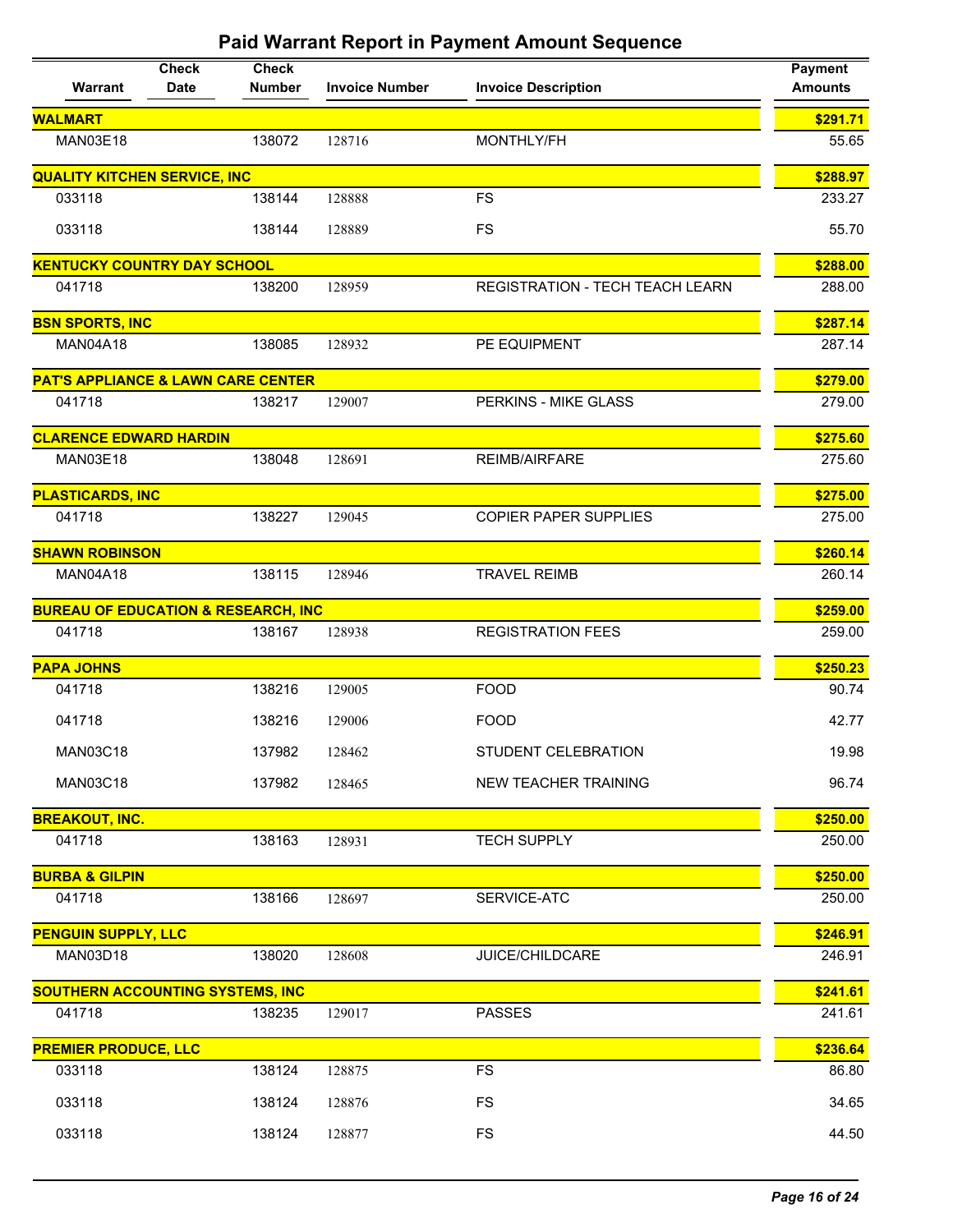| Warrant                        | <b>Check</b><br><b>Date</b> | <b>Check</b><br><b>Number</b> | <b>Invoice Number</b> | <b>Invoice Description</b>    | <b>Payment</b><br><b>Amounts</b> |
|--------------------------------|-----------------------------|-------------------------------|-----------------------|-------------------------------|----------------------------------|
| <b>PREMIER PRODUCE, LLC</b>    |                             |                               |                       |                               | \$236.64                         |
| 033118                         |                             | 138124                        | 128878                | <b>FS</b>                     | 70.69                            |
| <b>BRENDA HICKMAN</b>          |                             |                               |                       |                               | \$235.29                         |
| MAN03D18                       |                             | 138011                        | 128611                | REIMBURSEMENT/MISC            | 150.29                           |
| <b>MAN04A18</b>                |                             | 138094                        | 128971                | REIMB/PIZZA                   | 15.00                            |
| <b>MAN04A18</b>                |                             | 138094                        | 128972                | REIMB/PIZZA                   | 45.00                            |
| <b>MAN04A18</b>                |                             | 138094                        | 128974                | <b>REIMB/TRAINING</b>         | 25.00                            |
| <b>MICHELLE LITTLETON</b>      |                             |                               |                       |                               | \$231.40                         |
| <b>MAN03D18</b>                |                             | 138015                        | 128589                | <b>TRAVEL REIMBURSEMENT</b>   | 77.28                            |
| <b>MAN04A18</b>                |                             | 138102                        | 128940                | <b>TRAVEL REIMB</b>           | 154.12                           |
| <b>LYNNE POTTER</b>            |                             |                               |                       |                               | \$230.00                         |
| <b>MAN03E18</b>                |                             | 138064                        | 128674                | REIMBURSEMENT/PIZZAS          | 230.00                           |
| <b>TEACHER'S DISCOUNT, INC</b> |                             |                               |                       |                               | \$224.24                         |
| 041718                         |                             | 138241                        | 129069                | SUPPLIES/NCHS                 | 224.24                           |
| <b>FRYSCKY, INC</b>            |                             |                               |                       |                               | \$220.00                         |
| <b>MAN03E18</b>                |                             | 138047                        | 128677                | REGISTRATION/BMS-FRYSC        | 220.00                           |
| <b>TANYA JURY</b>              |                             |                               |                       |                               | \$217.45                         |
| <b>MAN03C18</b>                |                             | 137976                        | 128478                | REIMBURSEMENT/HOTEL           | 217.45                           |
| W. W. GRAINGER, INC.           |                             |                               |                       |                               | \$215.13                         |
| 041718                         |                             | 138187                        | 128654                | SUPPLIES, ELECTRICAL-CCES     | 215.13                           |
| <b>DECKER INC.</b>             |                             |                               |                       |                               | \$213.68                         |
| 041718                         |                             | 138176                        | 128729                | SUPPLIES, MAINTENANCE-BOSTON  | 131.10                           |
| 041718                         |                             | 138176                        | 128695                | SUPPLIES, MAINTENANCE-OKH     | 82.58                            |
| <b>TAMMY BROOKS</b>            |                             |                               |                       |                               | \$203.98                         |
| MAN04A18                       |                             | 138084                        | 128937                | <b>TRAVEL REIMB</b>           | 203.98                           |
| <b>SAFETY-KLEEN CORP</b>       |                             |                               |                       |                               | \$199.15                         |
| 041718                         |                             | 138230                        | 128914                | REPAIR/MAINTENANCE-BUS GARAGE | 199.15                           |
| <b>TIFFANIE CLARK</b>          |                             |                               |                       |                               | \$198.23                         |
| <b>MAN04A18</b>                |                             | 138090                        | 128966                | <b>TRAVEL REIMB</b>           | 198.23                           |
| <b>MARY BETH CLEMENTS</b>      |                             |                               |                       |                               | \$197.21                         |
| <b>MAN03C18</b>                |                             | 137971                        | 128463                | <b>TRAVEL REIMBURSEMENT</b>   | 173.64                           |
| <b>MAN03C18</b>                |                             | 137971                        | 128464                | <b>TRAVEL REIMBURSEMENT</b>   | 23.57                            |
| <b>MERCER</b>                  |                             |                               |                       |                               | \$195.70                         |
| 041718                         |                             | 138208                        | 128993                | <b>SUPPLY</b>                 | 195.70                           |
| <b>CHERYL PILE</b>             |                             |                               |                       |                               | \$194.50                         |
| <b>MAN03D18</b>                |                             | 138021                        | 128593                | TRAVEL REIMBURSEMENT          | 194.50                           |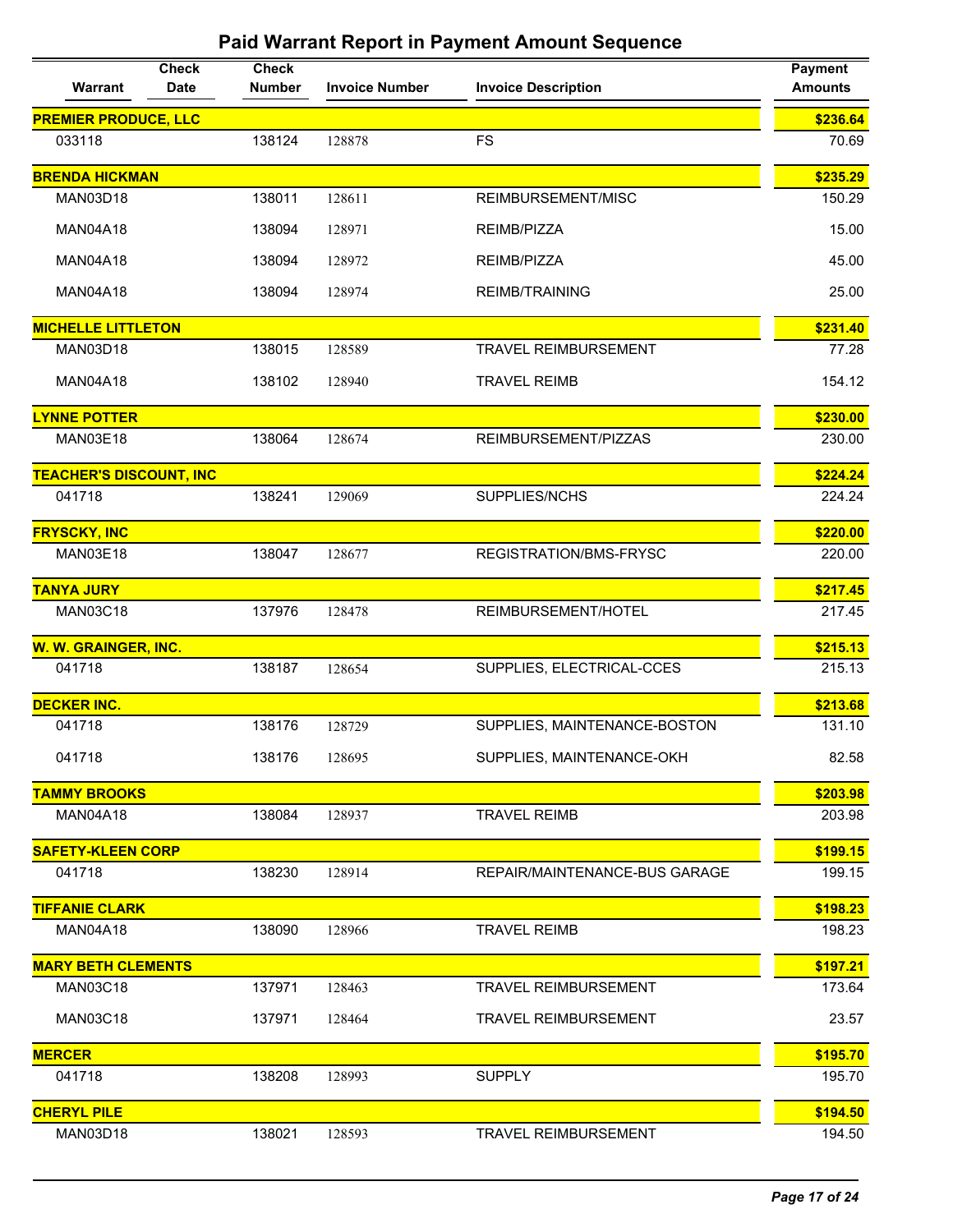| Warrant                                    | <b>Check</b><br><b>Date</b> | <b>Check</b><br><b>Number</b> | <b>Invoice Number</b> | <b>Invoice Description</b>        | <b>Payment</b><br><b>Amounts</b> |
|--------------------------------------------|-----------------------------|-------------------------------|-----------------------|-----------------------------------|----------------------------------|
| <b>ELLIS TOWING LLC</b>                    |                             |                               |                       |                                   | \$190.00                         |
| 041718                                     |                             | 138178                        | 129082                | SERVICE-BUS GARAGE                | 190.00                           |
| <b>MICHELLE HAYES</b>                      |                             |                               |                       |                                   | \$188.54                         |
| <b>MAN03C18</b>                            |                             | 137975                        | 128471                | <b>TRAVEL REIMBURSEMENT</b>       | 188.54                           |
| <b>BLICK ART MATERIALS</b>                 |                             |                               |                       |                                   | \$186.78                         |
| <b>MAN03D18</b>                            |                             | 138005                        | 128621                | <b>GENERAL CLASSROOM SUPPLIES</b> | 146.32                           |
| <b>MAN03D18</b>                            |                             | 138005                        | 128622                | <b>GENERAL CLASSROOM SUPPLIES</b> | 40.46                            |
| <b>HARCOURT SCHOOL PUBLISHERS</b>          |                             |                               |                       |                                   | \$171.40                         |
| 041718                                     |                             | 138190                        | 128956                | <b>SUPPLIES &amp; MATERIAL</b>    | 171.40                           |
| <b>CENTRAL KY INTERPRETER REFERRAL INC</b> |                             |                               |                       |                                   | \$170.00                         |
| <b>MAN03E18</b>                            |                             | 138041                        | 128678                | INTERPRETER/NCELC                 | 170.00                           |
| <b>DEBORAH THOMPSON</b>                    |                             |                               |                       |                                   | \$155.80                         |
| <b>MAN03C18</b>                            |                             | 137987                        | 128475                | <b>TRAVEL REIMBURSEMENT</b>       | 155.80                           |
| <b>NELSON COUNTY HIGH SCHOOL</b>           |                             |                               |                       |                                   | \$152.90                         |
| <b>MAN03D18</b>                            |                             | 138018                        | 128628                | <b>RORC DUNS/ REIMB</b>           | 152.90                           |
| <b>SABRINA DOUGLAS</b>                     |                             |                               |                       |                                   | \$150.88                         |
| <b>MAN03C18</b>                            |                             | 137973                        | 128460                | <b>TRAVEL REIMBURSEMENT</b>       | 84.87                            |
| <b>MAN04A18</b>                            |                             | 138093                        | 128967                | <b>TRAVEL REIMB</b>               | 66.01                            |
| <b>PINA GISELLE MORENO FERNANDEZ</b>       |                             |                               |                       |                                   | \$150.00                         |
| <b>MAN03E18</b>                            |                             | 138046                        | 128675                | <b>ZUMBA CLASSES</b>              | 150.00                           |
| <b>SUNNYSIDE INC</b>                       |                             |                               |                       |                                   | \$149.46                         |
| <b>MAN04A18</b>                            |                             | 138081                        | 128969                | <b>JETT SERVICE</b>               | 149.46                           |
| <b>SHELLEY NEWTON</b>                      |                             |                               |                       |                                   | \$141.86                         |
| <b>MAN03E18</b>                            |                             | 138059                        | 128688                | <b>TRAVEL REIMBURSEMENT</b>       | 141.86                           |
| <b>LORETTE NUZZO</b>                       |                             |                               |                       |                                   | \$138.99                         |
| <b>MAN04A18</b>                            |                             | 138113                        | 128941                | <b>TRAVEL REIMB</b>               | 138.99                           |
| <b>WEB4HALF, LLC</b>                       |                             |                               |                       |                                   | \$138.39                         |
| 041718                                     |                             | 138248                        | 129020                | UMBRELLAS FOR STAFF/STUDENT DI    | 138.39                           |
| <b>LAURA BINKLEY</b>                       |                             |                               |                       |                                   | \$125.05                         |
| <b>MAN03D18</b>                            |                             | 138004                        | 128613                | REIMBURSEMENT/SUPPLIES            | 125.05                           |
| <b>SUSAN DUMAIS</b>                        |                             |                               |                       |                                   | \$120.13                         |
| <b>MAN03E18</b>                            |                             | 138045                        | 128689                | <b>TRAVEL REIMB/HOME HOSPITAL</b> | 120.13                           |
| <b>NEARPOD, INC.</b>                       |                             |                               |                       |                                   | \$120.00                         |
| 041718                                     |                             | 138211                        | 128997                | <b>SUBSCRIPTION</b>               | 120.00                           |
| <b>CAMBIUM LEARNING, INC</b>               |                             |                               |                       |                                   | \$109.95                         |
| 041718                                     |                             | 138204                        | 128965                | <b>CLASSROOM READING PROGRAM</b>  | 109.95                           |
| <b>SCHOLASTIC MAGAZINES</b>                |                             |                               |                       |                                   | \$109.71                         |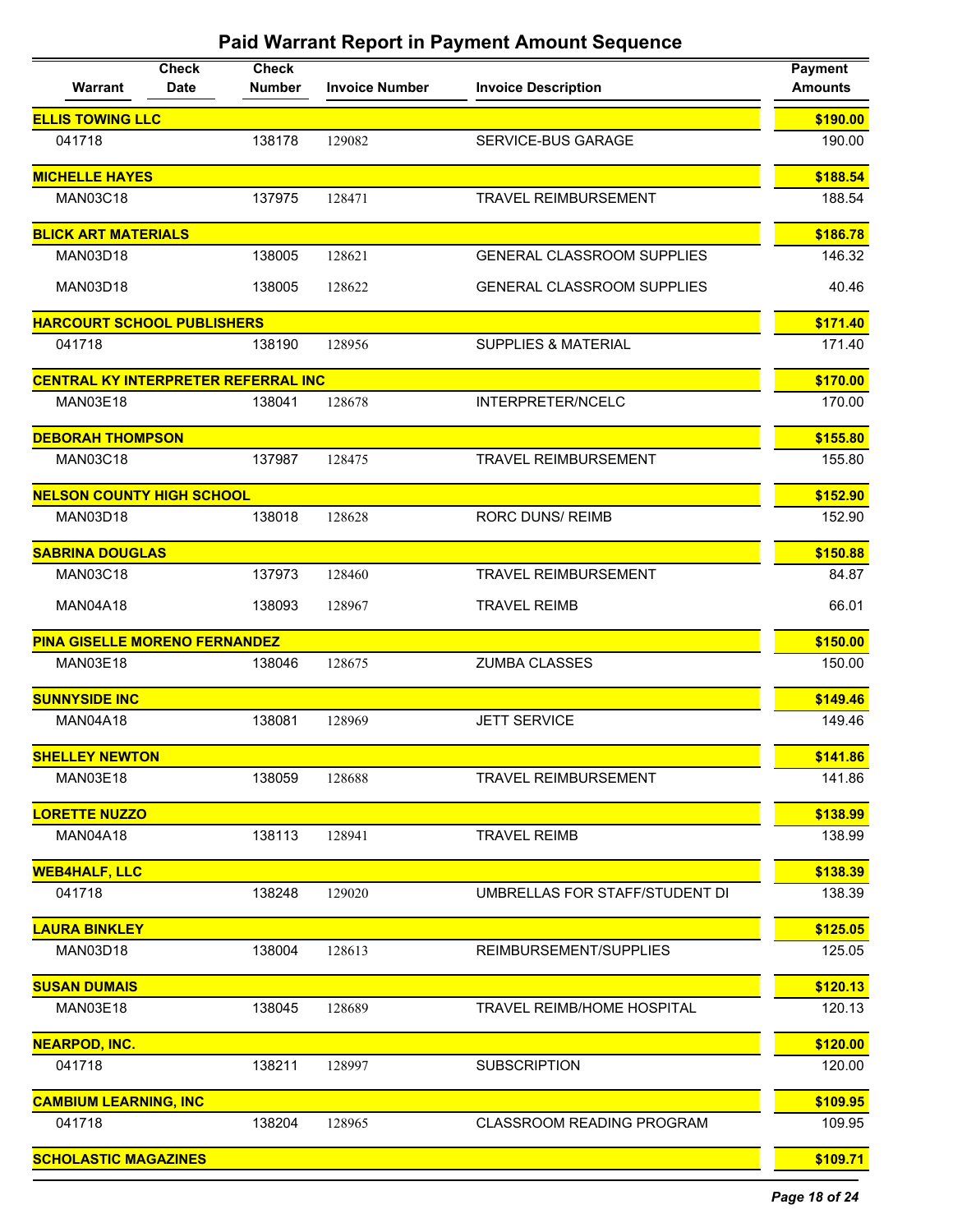| Warrant                                     | <b>Check</b><br><b>Date</b> | <b>Check</b><br><b>Number</b> | <b>Invoice Number</b> | <b>Invoice Description</b>  | <b>Payment</b><br><b>Amounts</b> |
|---------------------------------------------|-----------------------------|-------------------------------|-----------------------|-----------------------------|----------------------------------|
| <b>SCHOLASTIC MAGAZINES</b>                 |                             |                               |                       |                             | \$109.71                         |
| 041718                                      |                             | 138232                        | 129013                | <b>SUPPLIES</b>             | 109.71                           |
| <b>BLUEGRASS SEED &amp; FERTILIZER, INC</b> |                             |                               |                       |                             | \$104.45                         |
| MAN03E18                                    |                             | 138040                        | 128717                | <b>GENERAL SUPPLIES</b>     | 38.25                            |
| <b>MAN03E18</b>                             |                             | 138040                        | 128719                | <b>GENERAL SUPPLIES</b>     | 46.20                            |
| <b>MAN04A18</b>                             |                             | 138083                        | 128970                | <b>GENERAL SUPPLIES</b>     | 20.00                            |
| <b>JESSICA LEAKE</b>                        |                             |                               |                       |                             | \$104.35                         |
| <b>MAN03C18</b>                             |                             | 137978                        | 128476                | <b>TRAVEL REIMBURSEMENT</b> | 56.17                            |
| <b>MAN04A18</b>                             |                             | 138100                        | 128936                | <b>TRAVEL REIMB</b>         | 48.18                            |
| <b>LOUISVILLE WRITING PROJECT</b>           |                             |                               |                       |                             | \$100.00                         |
| 041718                                      |                             | 138205                        | 128973                | REGISTRATION-MICHELLE HAYES | 100.00                           |
| <b>HADORN'S BAKERY</b>                      |                             |                               |                       |                             | \$100.00                         |
| <b>MAN03D18</b>                             |                             | 138010                        | 128601                | ADVANCED KY REIMBURSEMENT   | 100.00                           |
| <b>PATRICIA CECCONI SMITH</b>               |                             |                               |                       |                             | \$94.30                          |
| <b>MAN04A18</b>                             |                             | 138117                        | 128942                | <b>TRAVEL REIMB</b>         | 94.30                            |
| <b>ABELL ELEVATOR INTERNATIONAL, INC</b>    |                             |                               |                       |                             | \$92.74                          |
| 041718                                      |                             | 138150                        | 128638                | SERVICE-CO                  | 92.74                            |
| <b>JANE MASSE</b>                           |                             |                               |                       |                             | \$92.66                          |
| 033118                                      |                             | 138141                        | 128884                | <b>FS</b>                   | 92.66                            |
| <b>D-C ELEVATOR CO INC</b>                  |                             |                               |                       |                             | \$90.00                          |
| <b>MAN03D18</b>                             |                             | 138007                        | 128626                | SERVICES/TNHS               | 90.00                            |
| <b>DOWN HOME CAFE LLC</b>                   |                             |                               |                       |                             | \$87.00                          |
| MAN03E18                                    |                             | 138044                        | 128680                | FOOD/SELECTION COM.         | 87.00                            |
| <b>AMANDA SKEES</b>                         |                             |                               |                       |                             | \$81.18                          |
| <b>MAN04A18</b>                             |                             | 138116                        | 128945                | <b>TRAVEL REIMB</b>         | 81.18                            |
| <b>WALMART BUSINESS/GECRB</b>               |                             |                               |                       |                             | \$76.56                          |
| <b>MAN03E18</b>                             |                             | 138074                        | 128673                | <b>MONTHLY</b>              | 76.56                            |
| <b>ECONOMY PEST CONTROL, INC.</b>           |                             |                               |                       |                             | \$75.00                          |
| 041718                                      |                             | 138177                        | 128644                | RENTAL-BOSTON               | 75.00                            |
| <b>DAKOTA (CODY) ARNOLD</b>                 |                             |                               |                       |                             | \$74.51                          |
| MAN03D18                                    |                             | 137996                        | 128604                | REIMB/STLP CONFERENCE       | 74.51                            |
| <b>CARDINAL ICE EQUIPMENT</b>               |                             |                               |                       |                             | \$74.27                          |
| 041718                                      |                             | 138169                        | 128916                | SUPPLIES, HVAC-TNHS         | 74.27                            |
| <b>PAM WALSTON</b>                          |                             |                               |                       |                             | \$72.98                          |
| 033118                                      |                             | 138149                        | 128890                | <b>FS</b>                   | 72.98                            |
| <b>CONRAD &amp; SONS PIANO CO., INC</b>     |                             |                               |                       |                             | \$72.00                          |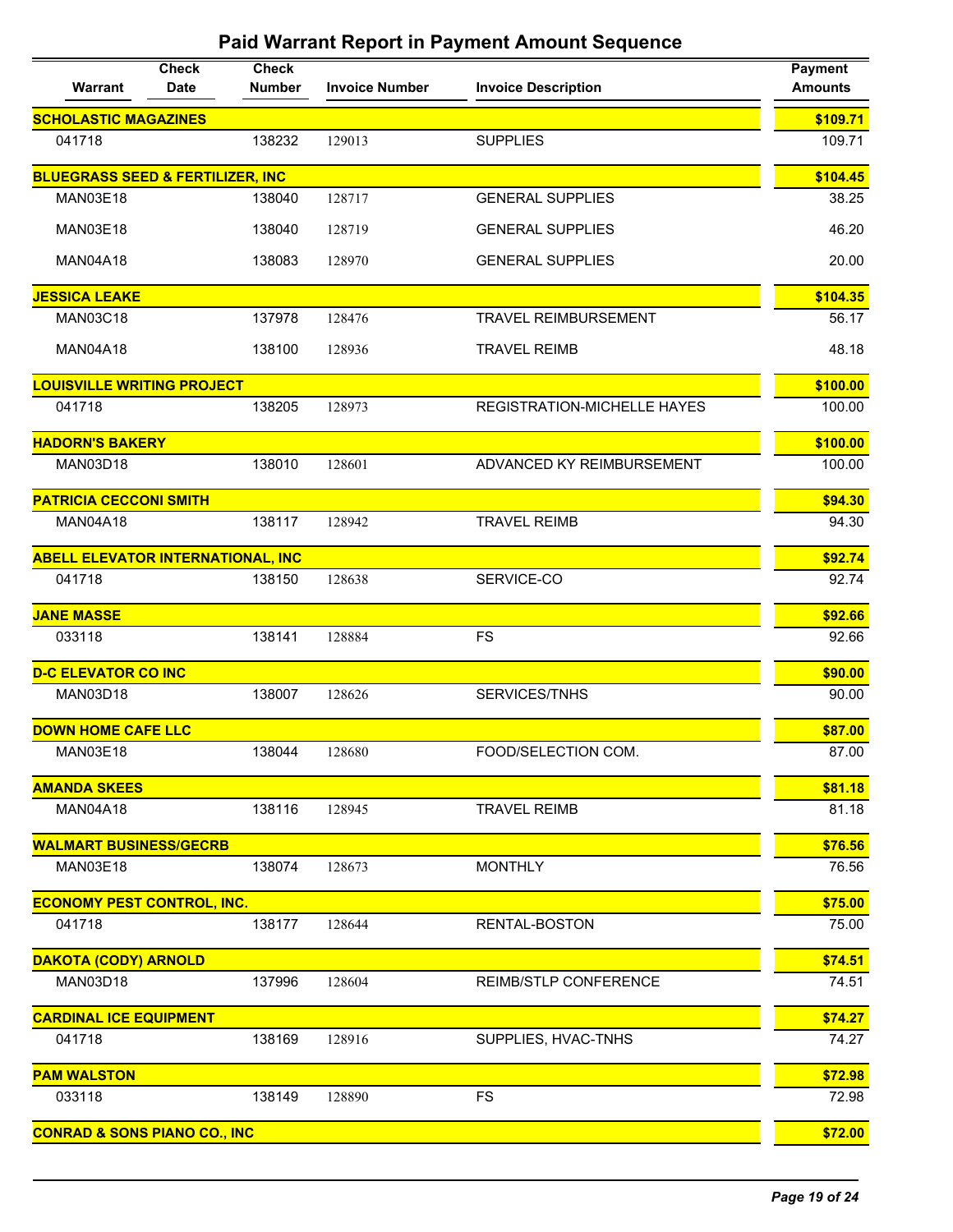| <b>CONRAD &amp; SONS PIANO CO., INC</b><br><b>MAN03E18</b><br>138042<br>128676<br><b>REPAIR SAX/NH/FRYSC</b><br><b>SAX ARTS AND CRAFTS</b><br>138029<br><b>GENERAL SUPPLIES</b><br>MAN03D18<br>128618<br><b>JENNIFER ALLISON</b><br>MAN03E18<br>138037<br><b>TRAVEL REIMB/HOME VISITS-JAN</b><br>128685<br>138037<br><b>MAN03E18</b><br>128681<br><b>TRAVEL REIMB/PD</b><br><b>MAN03E18</b><br>138037<br>128682<br><b>TRAVEL REIMB/HOME VISITS-MAR</b><br>138037<br>128683<br><b>MAN03E18</b><br><b>TRAVEL REIMB/HOME VISIT- FEB</b><br><b>BROOKE NEWTON</b><br><b>MAN03D18</b><br>138019<br>128594<br><b>TRAVEL REIMBURSEMENT</b><br><b>MAN03E18</b><br>138058<br>128684<br><b>TRAVEL REIMBURSEMENT</b><br>\$68.93<br><b>LAKESHORE LEARNING</b><br><b>SUPPLIES</b><br>041718<br>138203<br>128963<br><b>WHAS CRUSADE FOR CHILDREN</b><br>\$64.50<br><b>CASH DONATIONS</b><br><b>MAN04A18</b><br>138121<br>128968<br><b>TANYA FOUTCH</b><br>\$64.37<br><b>MAN03C18</b><br>137974<br>128469<br><b>TRAVEL REIMBURSEMENT</b><br><b>MAN03C18</b><br>137974<br><b>TRAVEL REIMBURSEMENT</b><br>128470<br>\$62.98<br><b>COSMAS, STEPHEN SMITH</b><br>041718<br>138174<br><b>SUPPLIES</b><br>129031<br>\$61.50<br><b>THERESA BYRD</b><br>033118<br>138125<br>FS<br>128874<br><b>RIVERSIDE PUBLISHING CO</b><br>\$60.75<br><b>CREDIT APPLIED</b><br>138228<br>041718<br>129021<br><b>MARLA BRYANT</b><br>\$59.46<br><b>MAN03C18</b><br>137967<br>128474<br><b>TRAVEL REIMBURSEMENT</b> | Warrant | <b>Check</b><br><b>Check</b><br><b>Date</b><br><b>Number</b> | <b>Invoice Number</b> | <b>Invoice Description</b> | <b>Payment</b><br><b>Amounts</b> |
|------------------------------------------------------------------------------------------------------------------------------------------------------------------------------------------------------------------------------------------------------------------------------------------------------------------------------------------------------------------------------------------------------------------------------------------------------------------------------------------------------------------------------------------------------------------------------------------------------------------------------------------------------------------------------------------------------------------------------------------------------------------------------------------------------------------------------------------------------------------------------------------------------------------------------------------------------------------------------------------------------------------------------------------------------------------------------------------------------------------------------------------------------------------------------------------------------------------------------------------------------------------------------------------------------------------------------------------------------------------------------------------------------------------------------------------------------------------------------|---------|--------------------------------------------------------------|-----------------------|----------------------------|----------------------------------|
|                                                                                                                                                                                                                                                                                                                                                                                                                                                                                                                                                                                                                                                                                                                                                                                                                                                                                                                                                                                                                                                                                                                                                                                                                                                                                                                                                                                                                                                                              |         |                                                              |                       |                            | \$72.00                          |
|                                                                                                                                                                                                                                                                                                                                                                                                                                                                                                                                                                                                                                                                                                                                                                                                                                                                                                                                                                                                                                                                                                                                                                                                                                                                                                                                                                                                                                                                              |         |                                                              |                       |                            | 72.00                            |
|                                                                                                                                                                                                                                                                                                                                                                                                                                                                                                                                                                                                                                                                                                                                                                                                                                                                                                                                                                                                                                                                                                                                                                                                                                                                                                                                                                                                                                                                              |         |                                                              |                       |                            | \$71.63                          |
|                                                                                                                                                                                                                                                                                                                                                                                                                                                                                                                                                                                                                                                                                                                                                                                                                                                                                                                                                                                                                                                                                                                                                                                                                                                                                                                                                                                                                                                                              |         |                                                              |                       |                            | 71.63                            |
|                                                                                                                                                                                                                                                                                                                                                                                                                                                                                                                                                                                                                                                                                                                                                                                                                                                                                                                                                                                                                                                                                                                                                                                                                                                                                                                                                                                                                                                                              |         |                                                              |                       |                            | \$71.61                          |
|                                                                                                                                                                                                                                                                                                                                                                                                                                                                                                                                                                                                                                                                                                                                                                                                                                                                                                                                                                                                                                                                                                                                                                                                                                                                                                                                                                                                                                                                              |         |                                                              |                       |                            | 15.66                            |
|                                                                                                                                                                                                                                                                                                                                                                                                                                                                                                                                                                                                                                                                                                                                                                                                                                                                                                                                                                                                                                                                                                                                                                                                                                                                                                                                                                                                                                                                              |         |                                                              |                       |                            | 37.22                            |
|                                                                                                                                                                                                                                                                                                                                                                                                                                                                                                                                                                                                                                                                                                                                                                                                                                                                                                                                                                                                                                                                                                                                                                                                                                                                                                                                                                                                                                                                              |         |                                                              |                       |                            | 3.15                             |
|                                                                                                                                                                                                                                                                                                                                                                                                                                                                                                                                                                                                                                                                                                                                                                                                                                                                                                                                                                                                                                                                                                                                                                                                                                                                                                                                                                                                                                                                              |         |                                                              |                       |                            | 15.58                            |
|                                                                                                                                                                                                                                                                                                                                                                                                                                                                                                                                                                                                                                                                                                                                                                                                                                                                                                                                                                                                                                                                                                                                                                                                                                                                                                                                                                                                                                                                              |         |                                                              |                       |                            | \$69.37                          |
|                                                                                                                                                                                                                                                                                                                                                                                                                                                                                                                                                                                                                                                                                                                                                                                                                                                                                                                                                                                                                                                                                                                                                                                                                                                                                                                                                                                                                                                                              |         |                                                              |                       |                            | 23.45                            |
|                                                                                                                                                                                                                                                                                                                                                                                                                                                                                                                                                                                                                                                                                                                                                                                                                                                                                                                                                                                                                                                                                                                                                                                                                                                                                                                                                                                                                                                                              |         |                                                              |                       |                            | 45.92                            |
|                                                                                                                                                                                                                                                                                                                                                                                                                                                                                                                                                                                                                                                                                                                                                                                                                                                                                                                                                                                                                                                                                                                                                                                                                                                                                                                                                                                                                                                                              |         |                                                              |                       |                            |                                  |
|                                                                                                                                                                                                                                                                                                                                                                                                                                                                                                                                                                                                                                                                                                                                                                                                                                                                                                                                                                                                                                                                                                                                                                                                                                                                                                                                                                                                                                                                              |         |                                                              |                       |                            | 68.93                            |
|                                                                                                                                                                                                                                                                                                                                                                                                                                                                                                                                                                                                                                                                                                                                                                                                                                                                                                                                                                                                                                                                                                                                                                                                                                                                                                                                                                                                                                                                              |         |                                                              |                       |                            |                                  |
|                                                                                                                                                                                                                                                                                                                                                                                                                                                                                                                                                                                                                                                                                                                                                                                                                                                                                                                                                                                                                                                                                                                                                                                                                                                                                                                                                                                                                                                                              |         |                                                              |                       |                            | 64.50                            |
|                                                                                                                                                                                                                                                                                                                                                                                                                                                                                                                                                                                                                                                                                                                                                                                                                                                                                                                                                                                                                                                                                                                                                                                                                                                                                                                                                                                                                                                                              |         |                                                              |                       |                            |                                  |
|                                                                                                                                                                                                                                                                                                                                                                                                                                                                                                                                                                                                                                                                                                                                                                                                                                                                                                                                                                                                                                                                                                                                                                                                                                                                                                                                                                                                                                                                              |         |                                                              |                       |                            | 48.38                            |
|                                                                                                                                                                                                                                                                                                                                                                                                                                                                                                                                                                                                                                                                                                                                                                                                                                                                                                                                                                                                                                                                                                                                                                                                                                                                                                                                                                                                                                                                              |         |                                                              |                       |                            | 15.99                            |
|                                                                                                                                                                                                                                                                                                                                                                                                                                                                                                                                                                                                                                                                                                                                                                                                                                                                                                                                                                                                                                                                                                                                                                                                                                                                                                                                                                                                                                                                              |         |                                                              |                       |                            |                                  |
|                                                                                                                                                                                                                                                                                                                                                                                                                                                                                                                                                                                                                                                                                                                                                                                                                                                                                                                                                                                                                                                                                                                                                                                                                                                                                                                                                                                                                                                                              |         |                                                              |                       |                            | 62.98                            |
|                                                                                                                                                                                                                                                                                                                                                                                                                                                                                                                                                                                                                                                                                                                                                                                                                                                                                                                                                                                                                                                                                                                                                                                                                                                                                                                                                                                                                                                                              |         |                                                              |                       |                            |                                  |
|                                                                                                                                                                                                                                                                                                                                                                                                                                                                                                                                                                                                                                                                                                                                                                                                                                                                                                                                                                                                                                                                                                                                                                                                                                                                                                                                                                                                                                                                              |         |                                                              |                       |                            | 61.50                            |
|                                                                                                                                                                                                                                                                                                                                                                                                                                                                                                                                                                                                                                                                                                                                                                                                                                                                                                                                                                                                                                                                                                                                                                                                                                                                                                                                                                                                                                                                              |         |                                                              |                       |                            |                                  |
|                                                                                                                                                                                                                                                                                                                                                                                                                                                                                                                                                                                                                                                                                                                                                                                                                                                                                                                                                                                                                                                                                                                                                                                                                                                                                                                                                                                                                                                                              |         |                                                              |                       |                            | 60.75                            |
|                                                                                                                                                                                                                                                                                                                                                                                                                                                                                                                                                                                                                                                                                                                                                                                                                                                                                                                                                                                                                                                                                                                                                                                                                                                                                                                                                                                                                                                                              |         |                                                              |                       |                            |                                  |
|                                                                                                                                                                                                                                                                                                                                                                                                                                                                                                                                                                                                                                                                                                                                                                                                                                                                                                                                                                                                                                                                                                                                                                                                                                                                                                                                                                                                                                                                              |         |                                                              |                       |                            | 59.46                            |
| <b>QUALITY AUTO GLASS, INC.</b>                                                                                                                                                                                                                                                                                                                                                                                                                                                                                                                                                                                                                                                                                                                                                                                                                                                                                                                                                                                                                                                                                                                                                                                                                                                                                                                                                                                                                                              |         |                                                              |                       |                            | \$55.00                          |
| 041718<br>138224<br>128711<br><b>REPAIR-BUS GARAGE</b>                                                                                                                                                                                                                                                                                                                                                                                                                                                                                                                                                                                                                                                                                                                                                                                                                                                                                                                                                                                                                                                                                                                                                                                                                                                                                                                                                                                                                       |         |                                                              |                       |                            | 55.00                            |
| <b>ANNA R. REYNOLDS</b>                                                                                                                                                                                                                                                                                                                                                                                                                                                                                                                                                                                                                                                                                                                                                                                                                                                                                                                                                                                                                                                                                                                                                                                                                                                                                                                                                                                                                                                      |         |                                                              |                       |                            | \$54.61                          |
| 138024<br><b>MAN03D18</b><br>128591<br><b>TRAVEL REIMBURSEMENT</b>                                                                                                                                                                                                                                                                                                                                                                                                                                                                                                                                                                                                                                                                                                                                                                                                                                                                                                                                                                                                                                                                                                                                                                                                                                                                                                                                                                                                           |         |                                                              |                       |                            | 5.41                             |
| <b>MAN03D18</b><br>138024<br>128592<br><b>TRAVEL REIMBURSEMENT</b>                                                                                                                                                                                                                                                                                                                                                                                                                                                                                                                                                                                                                                                                                                                                                                                                                                                                                                                                                                                                                                                                                                                                                                                                                                                                                                                                                                                                           |         |                                                              |                       |                            | 49.20                            |
| <b>MICHAEL HINES</b>                                                                                                                                                                                                                                                                                                                                                                                                                                                                                                                                                                                                                                                                                                                                                                                                                                                                                                                                                                                                                                                                                                                                                                                                                                                                                                                                                                                                                                                         |         |                                                              |                       |                            | \$51.66                          |
| <b>TRAVEL REIMBURSEMENT</b><br><b>MAN03E18</b><br>138050<br>128679                                                                                                                                                                                                                                                                                                                                                                                                                                                                                                                                                                                                                                                                                                                                                                                                                                                                                                                                                                                                                                                                                                                                                                                                                                                                                                                                                                                                           |         |                                                              |                       |                            | 51.66                            |
| <b>SUBWAY</b>                                                                                                                                                                                                                                                                                                                                                                                                                                                                                                                                                                                                                                                                                                                                                                                                                                                                                                                                                                                                                                                                                                                                                                                                                                                                                                                                                                                                                                                                |         |                                                              |                       |                            | \$50.00                          |
| <b>MAN03C18</b><br>137986<br>128468<br><b>BOARD MEETING</b>                                                                                                                                                                                                                                                                                                                                                                                                                                                                                                                                                                                                                                                                                                                                                                                                                                                                                                                                                                                                                                                                                                                                                                                                                                                                                                                                                                                                                  |         |                                                              |                       |                            | 50.00                            |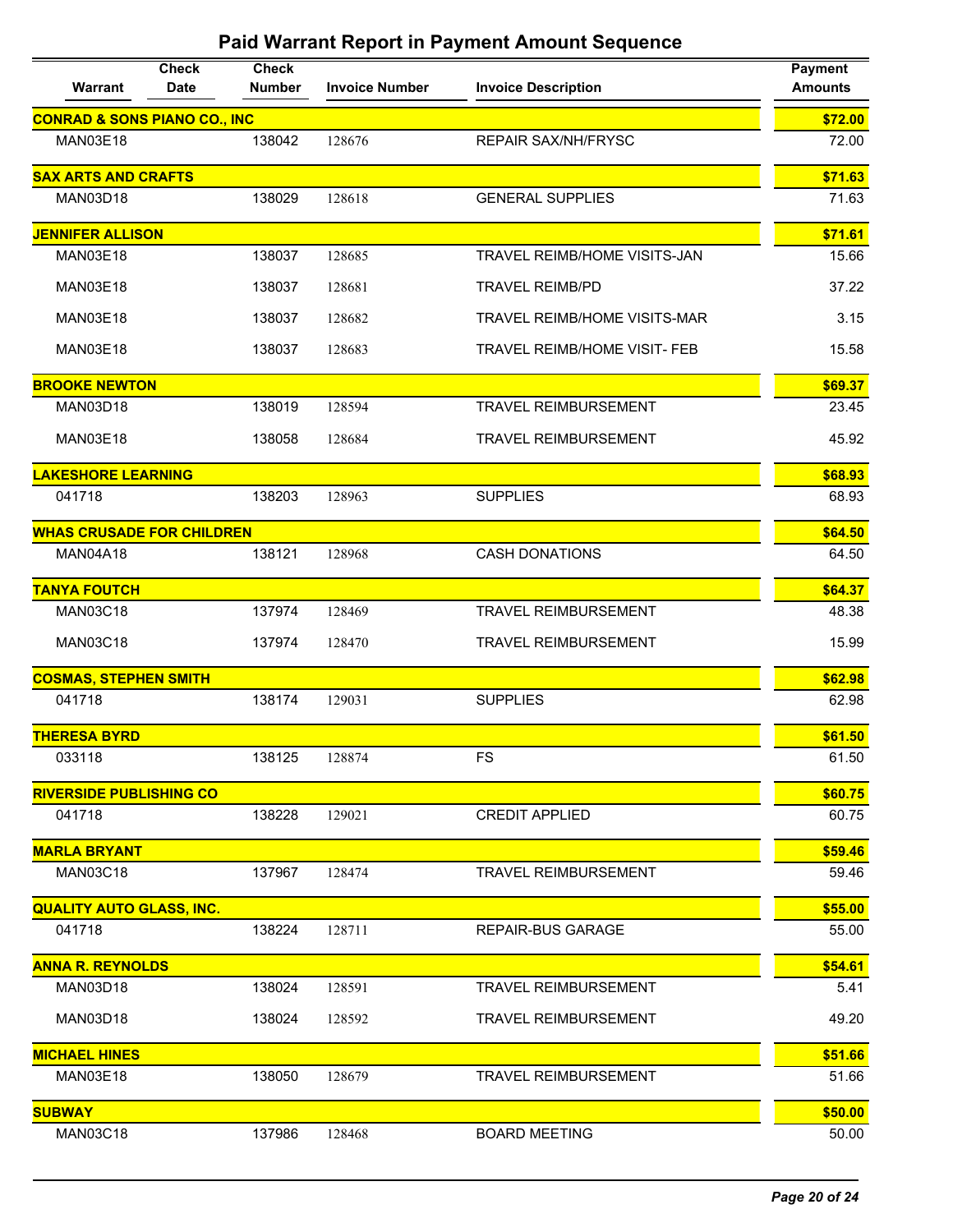| Warrant                           | <b>Check</b><br><b>Date</b> | <b>Check</b><br><b>Number</b> | <b>Invoice Number</b> | <b>Invoice Description</b>      | <b>Payment</b><br><b>Amounts</b> |
|-----------------------------------|-----------------------------|-------------------------------|-----------------------|---------------------------------|----------------------------------|
| <b>LEE ANN LEWIS</b>              |                             |                               |                       |                                 | \$49.20                          |
| <b>MAN03E18</b>                   |                             | 138057                        | 128753                | HOME HOSPITAL                   | 24.60                            |
| <b>MAN04A18</b>                   |                             | 138101                        | 128949                | <b>TRAVEL REIMB</b>             | 24.60                            |
| <b>BIOZONE CORPORATION</b>        |                             |                               |                       |                                 | \$45.90                          |
| 041718                            |                             | 138162                        | 129065                | <b>GENERAL</b>                  | 45.90                            |
| <b>AMY MARTINEZ-GOMEZ</b>         |                             |                               |                       |                                 | \$45.67                          |
| <b>MAN04A18</b>                   |                             | 138104                        | 128983                | <b>RETURN DIRECT DEPOSIT</b>    | 45.67                            |
| <b>ANN MCCARTY</b>                |                             |                               |                       |                                 | \$43.87                          |
| 033118                            |                             | 138142                        | 128885                | <b>FS</b>                       | 43.87                            |
| <b>BRIGHT WHITE PAPER CO.</b>     |                             |                               |                       |                                 | \$43.58                          |
| 041718                            |                             | 138164                        | 129023                | <b>SUPPLIES</b>                 | 43.58                            |
| PRIME CHOICE BUILDING SUPPLY, LLC |                             |                               |                       |                                 | \$42.93                          |
| 041718                            |                             | 138222                        | 128709                | SUPPLIES, PLUMBING-BES          | 19.56                            |
| 041718                            |                             | 138222                        | 128710                | SUPPLIES, MAINTENANCE-WAREHOUSE | 23.37                            |
| <b>ERIN WALDRIDGE</b>             |                             |                               |                       |                                 | \$42.64                          |
| <b>MAN04A18</b>                   |                             | 138119                        | 128935                | <b>TRAVEL REIMB</b>             | 42.64                            |
| <b>JESSICA SPARROW</b>            |                             |                               |                       |                                 | \$41.80                          |
| MAN03D18                          |                             | 138031                        | 128605                | REIMB/STLP CONFERENCE           | 41.80                            |
| <b>JOANN MATTINGLY</b>            |                             |                               |                       |                                 | \$41.41                          |
| <b>MAN04A18</b>                   |                             | 138105                        | 128939                | <b>TRAVEL REIMB</b>             | 41.41                            |
| <b>MAHALIA JACKSON</b>            |                             |                               |                       |                                 | \$40.80                          |
| 033118                            |                             | 138139                        | 128883                | <b>FS</b>                       | 40.80                            |
| <b>KATIE BARNETT</b>              |                             |                               |                       |                                 | \$40.34                          |
| <b>MAN03D18</b>                   |                             | 138001                        | 128590                | <b>TRAVEL REIMBURSEMENT</b>     | 40.34                            |
| <b>KASL</b>                       |                             |                               |                       |                                 | \$40.00                          |
| 041718                            |                             | 138199                        | 129039                | <b>REGISTRATION</b>             | 40.00                            |
| <b>THREE B, LLC</b>               |                             |                               |                       |                                 | \$40.00                          |
| 041718                            |                             | 138188                        | 129034                | <b>SERVICES</b>                 | 40.00                            |
| <b>E.D.S., INC</b>                |                             |                               |                       |                                 | \$39.99                          |
| 041718                            |                             | 138170                        | 128641                | SECURITY-HOR                    | 39.99                            |
| <b>MORGAN ROBY</b>                |                             |                               |                       |                                 | \$39.99                          |
| MAN03D18                          |                             | 138025                        | 128616                | REIMB/MATH MATERIALS            | 39.99                            |
| <b>D &amp; R OIL COMPANY, INC</b> |                             |                               |                       |                                 | \$39.80                          |
| 041718                            |                             | 138175                        | 128643                | LUBRICANTS-BUS GARAGE           | 39.80                            |
| <b>BOBBI NANNERY</b>              |                             |                               |                       |                                 | \$38.95                          |
| <b>MAN04A18</b>                   |                             | 138107                        | 128943                | <b>TRAVEL REIMB</b>             | 38.95                            |
| <b>DANA PETITT</b>                |                             |                               |                       |                                 | \$38.13                          |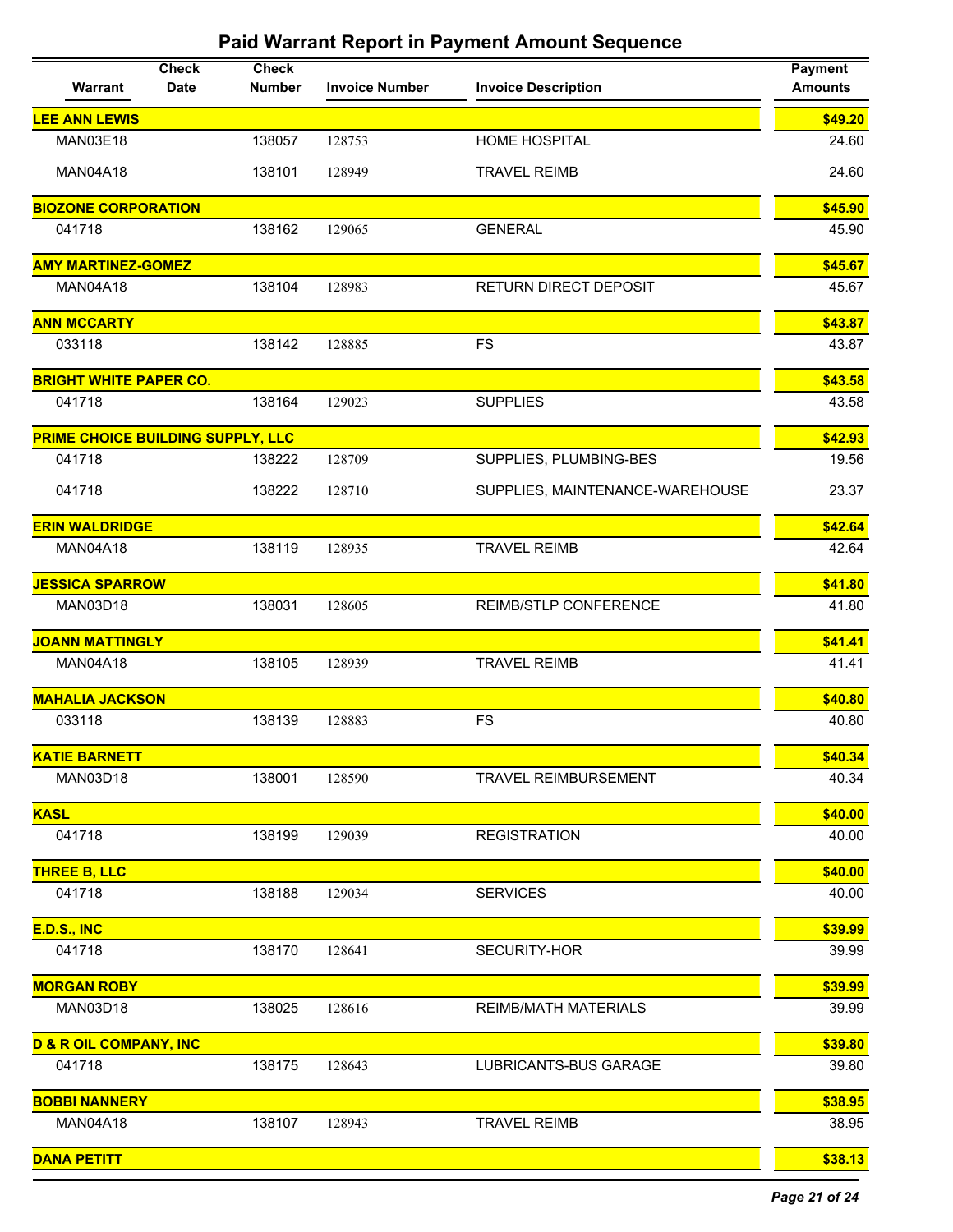| Warrant                                             | <b>Check</b><br><b>Date</b> | <b>Check</b><br><b>Number</b> | <b>Invoice Number</b> | <b>Invoice Description</b>  | <b>Payment</b><br><b>Amounts</b> |
|-----------------------------------------------------|-----------------------------|-------------------------------|-----------------------|-----------------------------|----------------------------------|
| <b>DANA PETITT</b>                                  |                             |                               |                       |                             | \$38.13                          |
| <b>MAN03E18</b>                                     |                             | 138062                        | 128672                | <b>TRAVEL REIMBURSEMENT</b> | 38.13                            |
| <b>UNITED STATES POSTAL SERVICE</b>                 |                             |                               |                       |                             | \$35.00                          |
| <b>MAN03E18</b>                                     |                             | 138071                        | 128690                | POSTCARDS STAMPS/NCELC      | 35.00                            |
| <b>JULIE GARTLAND JANES</b>                         |                             |                               |                       |                             | \$33.62                          |
| <b>MAN03D18</b>                                     |                             | 138012                        | 128637                | <b>TRAVEL REIMBURSEMENT</b> | 33.62                            |
| <b>UP PROPERTIES OF KY LLC</b>                      |                             |                               |                       |                             | \$33.00                          |
| 041718                                              |                             | 138182                        | 128947                | <b>FOOD</b>                 | 33.00                            |
| <b>FILIATREAU &amp; WIMSETT, INC</b>                |                             |                               |                       |                             | \$30.00                          |
| 041718                                              |                             | 138193                        | 129050                | SERVICE-DISTRICT            | 15.00                            |
| 041718                                              |                             | 138193                        | 129051                | SERVICE-DISTRICT            | 15.00                            |
|                                                     |                             |                               |                       |                             |                                  |
| <b>OTC DIRECT, INC</b><br>041718                    |                             | 138215                        | 129003                | <b>CLASSROOM SUPPLIES</b>   | \$28.47<br>28.47                 |
|                                                     |                             |                               |                       |                             |                                  |
| <b>TRENTON BILLINGS</b>                             |                             |                               |                       |                             | \$26.14                          |
| MAN03D18                                            |                             | 138003                        | 128614                | REIMBURSEMENT/SUPPLIES      | 26.14                            |
| <b>RENEE HEDGES</b>                                 |                             |                               |                       |                             | \$24.60                          |
| <b>MAN03E18</b>                                     |                             | 138049                        | 128714                | <b>TRAVEL REIMBURSEMENT</b> | 24.60                            |
| <b>STACIE VITTITOW</b>                              |                             |                               |                       |                             | \$24.60                          |
| <b>MAN03C18</b>                                     |                             | 137988                        | 128477                | <b>TRAVEL REIMBURSEMENT</b> | 24.60                            |
| <b>DEBRA BUCKMAN</b>                                |                             |                               |                       |                             | \$24.19                          |
| <b>MAN03C18</b>                                     |                             | 137968                        | 128481                | <b>TRAVEL REIMBURSEMENT</b> | 24.19                            |
| <b>STEPHANIE SMITH</b>                              |                             |                               |                       |                             | \$23.57                          |
| MAN03E18                                            |                             | 138068                        | 128754                | <b>TRAVEL REIMBURSEMENT</b> | 23.57                            |
| <b>MUSIC &amp; ARTS CENTER OF CULTURAL LEARNING</b> |                             |                               |                       |                             | \$20.00                          |
| 041718                                              |                             | 138209                        | 128981                | <b>DONATION</b>             | 20.00                            |
| <b>LISA BEAM</b>                                    |                             |                               |                       |                             | \$14.97                          |
| 033118                                              |                             | 138123                        | 128873                | <b>FS</b>                   | 14.97                            |
| <b>MARY JOYCE DONES</b>                             |                             |                               |                       |                             | \$13.53                          |
| 033118                                              |                             | 138137                        | 128880                | <b>FS</b>                   | 13.53                            |
| <b>LISA ANDERSON</b>                                |                             |                               |                       |                             | \$13.53                          |
| 033118                                              |                             | 138122                        | 128872                | <b>FS</b>                   | 13.53                            |
| <b>2D ENTERPRISES, LLC</b>                          |                             |                               |                       |                             | \$10.00                          |
| 041718                                              |                             | 138229                        | 128665                | SUPPLIES, MAINTENANCE-CCES  | 10.00                            |
| <b>THREE-D GRAPHICS</b>                             |                             |                               |                       |                             | \$10.00                          |
| 041718                                              |                             | 138244                        | 129070                | NAME PLATE REPLACED         | 10.00                            |
| <b>KAYLA CRAWFORD</b>                               |                             |                               |                       |                             | \$9.84                           |
| <b>MAN04A18</b>                                     |                             | 138091                        | 128944                | <b>TRAVEL REIMB</b>         | 9.84                             |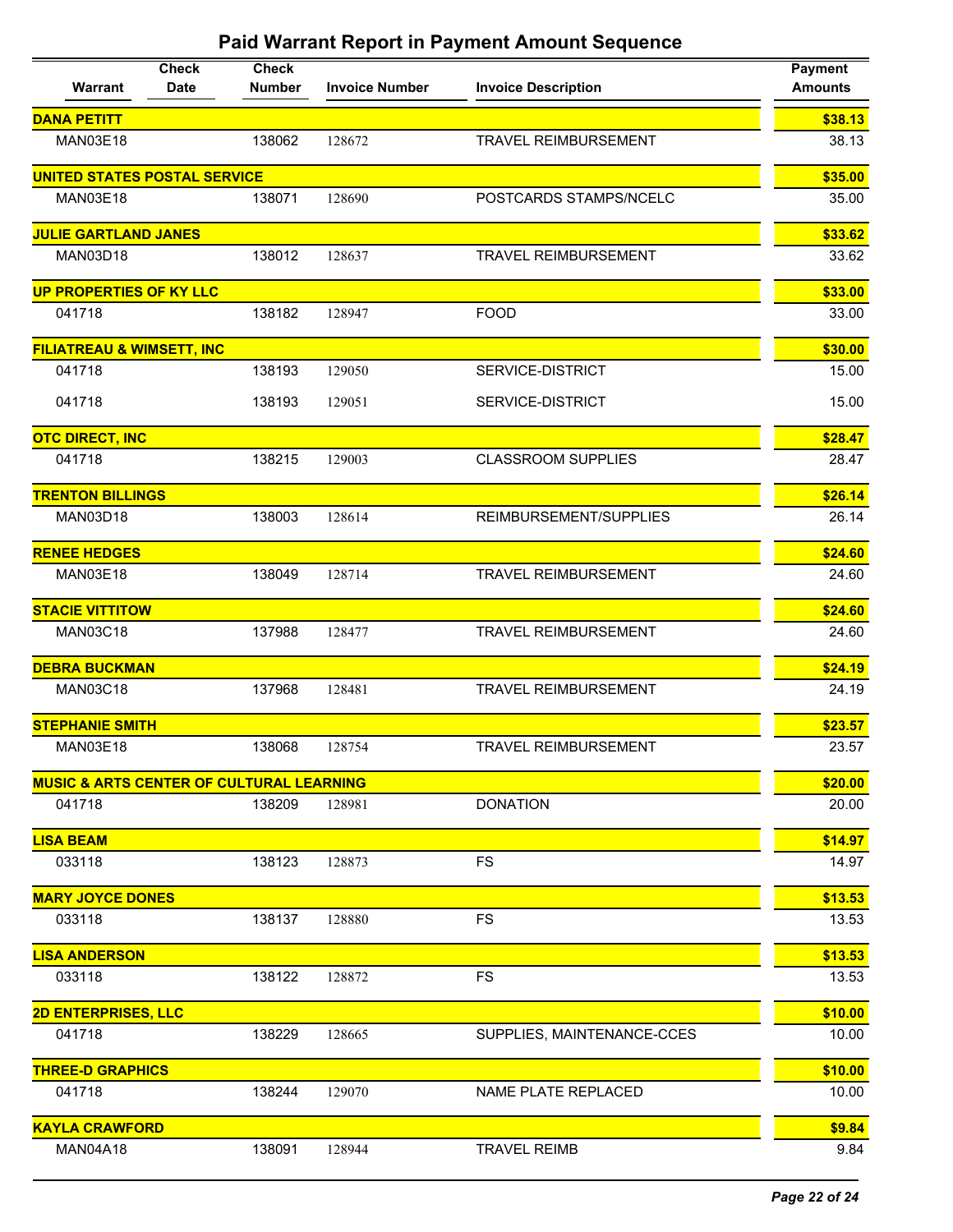| Warrant                | <b>Check</b><br><b>Date</b> | <b>Check</b><br><b>Number</b> | <b>Invoice Number</b> | <b>Invoice Description</b>  | <b>Payment</b><br><b>Amounts</b> |
|------------------------|-----------------------------|-------------------------------|-----------------------|-----------------------------|----------------------------------|
| <b>SALLY MIRACLE</b>   |                             |                               |                       |                             | \$9.54                           |
| <b>MAN03D18</b>        |                             | 138017                        | 128599                | <b>CONSULTANT LUNCH</b>     | 9.54                             |
| <b>TERESA THOMPSON</b> |                             |                               |                       |                             | \$6.97                           |
| 033118                 |                             | 138136                        | 128886                | <b>FS</b>                   | 6.97                             |
| <b>ASHLEY CARRICO</b>  |                             |                               |                       |                             | \$5.90                           |
| <b>MAN04A18</b>        |                             | 138086                        | 128953                | <b>TRAVEL REIMB</b>         | 5.90                             |
| <b>KRYSTAL CARROLL</b> |                             |                               |                       |                             | \$4.51                           |
| <b>MAN03C18</b>        |                             | 137969                        | 128479                | <b>TRAVEL REIMBURSEMENT</b> | 4.51                             |
| <b>MORGAN WELCH</b>    |                             |                               |                       |                             | \$2.46                           |
| <b>MAN03C18</b>        |                             | 137990                        | 128480                | <b>TRAVEL REIMBURSEMENT</b> | 2.46                             |

| <b>Grand Total Paid Warrants:</b> | \$922,431.36 |
|-----------------------------------|--------------|
|                                   |              |